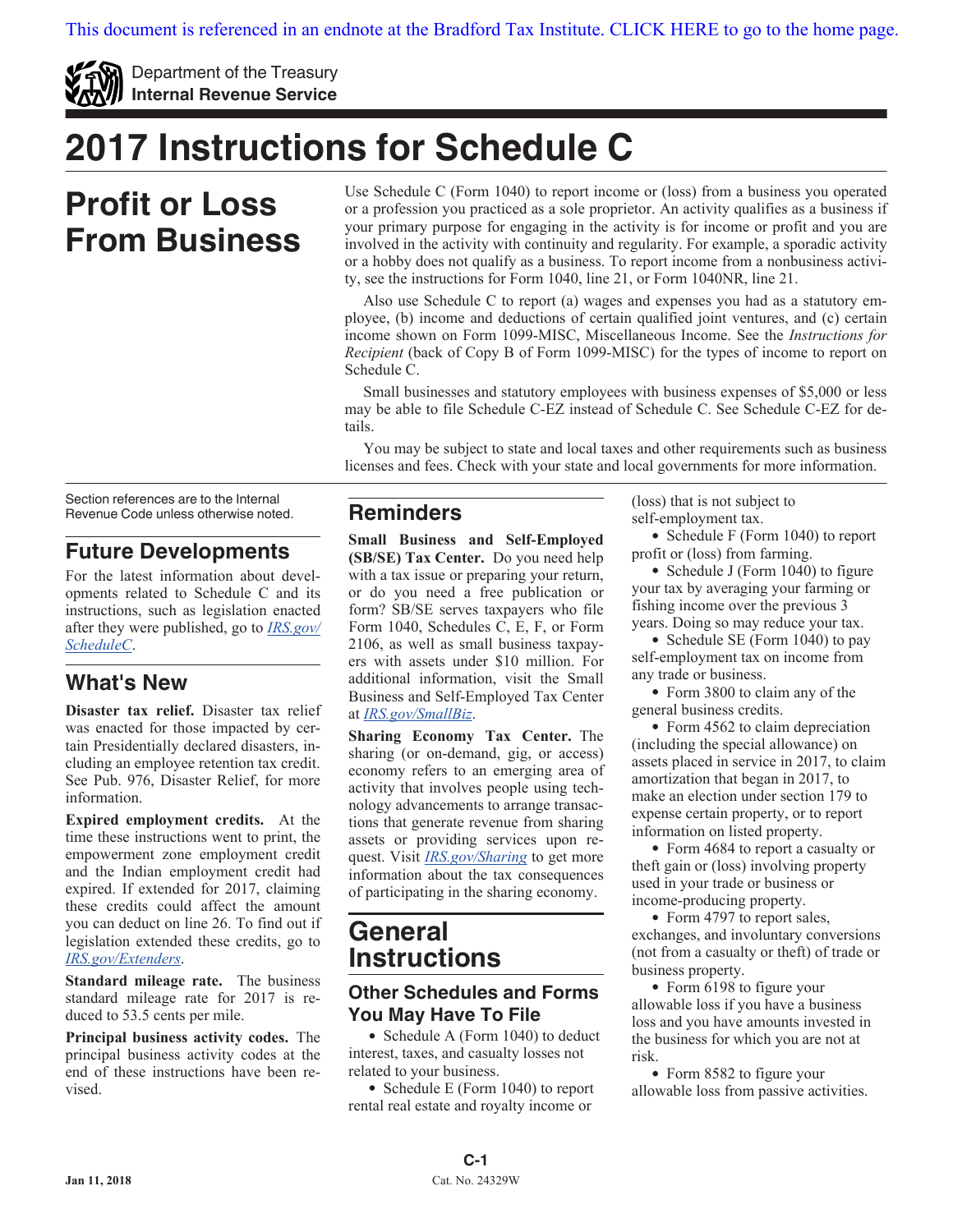<span id="page-1-0"></span>• Form 8594 to report certain purchases or sales of groups of assets that constitute a trade or business.

Form 8824 to report like-kind exchanges.

Form 8829 to claim actual expenses for business use of your home.

Form 8903 to take a deduction for income from domestic production activities.

**Single-member limited liability company (LLC).** Generally, a single-member domestic LLC is not treated as a separate entity for federal income tax purposes. If you are the sole member of a domestic LLC, file Schedule C or C-EZ (or Schedule E or F, if applicable) unless you have elected to treat the domestic LLC as a corporation. See Form 8832 for details on making this election and for information about the tax treatment of a foreign LLC.

**Single-member limited liability companies (LLCs) with employees.** A single-member LLC must file employment tax returns using the LLC's name and employer identification number (EIN) rather than the owner's name and EIN, even if the LLC is not treated as a separate entity for federal income tax purposes.

**Heavy highway vehicle use tax.** If you use certain highway trucks, truck-trailers, tractor-trailers, or buses in your trade or business, you may have to pay a federal highway motor vehicle use tax. See the Instructions for Form 2290 to find out if you must pay this tax and visit *[IRS.gov/Trucker](https://www.irs.gov/trucker)* for the most recent developments.

**Information returns.** You may have to file information returns for wages paid to employees, certain payments of fees and other nonemployee compensation, interest, rents, royalties, real estate transactions, annuities, and pensions. See *[Line I](#page-4-0)*, later, and the 2017 General Instructions for Certain Information Returns for details and other payments that may require you to file a Form 1099.

If you received cash of more than \$10,000 in one or more related transactions in your trade or business, you may have to file Form 8300. For details, see Pub. 1544.

#### **Business Owned and Operated by Spouses**

Generally, if you and your spouse jointly own and operate an unincorporated business and share in the profits and losses, you are partners in a partnership, whether or not you have a formal partnership agreement. You generally have to file Form 1065 instead of Schedule C or C-EZ for your joint business activity; however, you may not have to file Form 1065 if either of the following applies.

You and your spouse elect to be treated as a qualified joint venture. See *Qualified Joint Venture* next.

You and your spouse wholly own the unincorporated business as community property and you treat the business as a sole proprietorship. See *Community Income*, later.

Otherwise, use Form 1065. See Pub. 541 for information about partnerships.

#### **Qualified Joint Venture**

You and your spouse can elect to treat an unincorporated business as a qualified joint venture instead of a partnership if you:

• Each materially participate in the business (see *[Material participation](#page-3-0)*, later, in the instructions for line G),

• Are the only owners of the business, and

• File a joint return for the tax year.

Making the election will allow you to avoid the complexity of Form 1065, but still give each of you credit for social security earnings on which retirement benefits, disability benefits, survivor benefits, and insurance (Medicare) benefits are based. In most cases, this election will not increase the total tax owed on the joint return.

**Jointly owned property.** You and your spouse must operate a business to make this election. Do not make the election for jointly owned property that is not a trade or business.

**Making the election.** To make this election, divide all items of income, gain, loss, deduction, and credit attributable to the business between you and your spouse based on your interests in the business. Each of you must file a separate Schedule C, C-EZ, or F. Enter your share of the applicable income, deduction or (loss), on the appropriate lines of your separate Schedule C, C-EZ, or F. Each of you may also need to file a separate Schedule SE to pay self-employment tax. If the business was taxed as a partnership before you made the election, the partnership will be treated as terminating at the end of the preceding tax year. For information on how to report the termination of the partnership, see Pub. 541.

**Revoking the election.** The election can be revoked only with the permission of the IRS. However, the election remains in effect only for as long as you and your spouse continue to meet the requirements to make the election. If you and your spouse fail to meet the requirements for any year, you will need to make a new election to be treated as a qualified joint venture in any future year.

**Employer identification number (EIN).** You and your spouse do not need to obtain an EIN to make the election. But you may need an EIN to file other returns, such as employment or excise tax returns. To apply for an EIN, see the Instructions for Form SS-4.

**Rental real estate business.** If you and your spouse make the election for your rental real estate business, you must each report your share of income and deductions on Schedule E. Rental real estate income generally is not included in net earnings from self-employment subject to self-employment tax and generally is subject to the passive loss limitation rules. Electing qualified joint venture status does not alter the application of the self-employment tax or the passive loss limitation rules.

**More information.** For more information on qualified joint ventures, go to IRS.gov and enter "qualified joint venture" (with the quotation marks) in the search box.

#### **Community Income**

If you and your spouse wholly own an unincorporated business as community property under the community property laws of a state, foreign country, or U.S. possession, you can treat your wholly owned, unincorporated business as a sole proprietorship, instead of a partnership. Any change in your reporting position will be treated as a conversion of the entity.

Report your income and deductions as follows.

• If only one spouse participates in the business, all of the income from that business is the self-employment earnings of the spouse who carried on the business.

• If both spouses participate, the income and deductions are allocated to the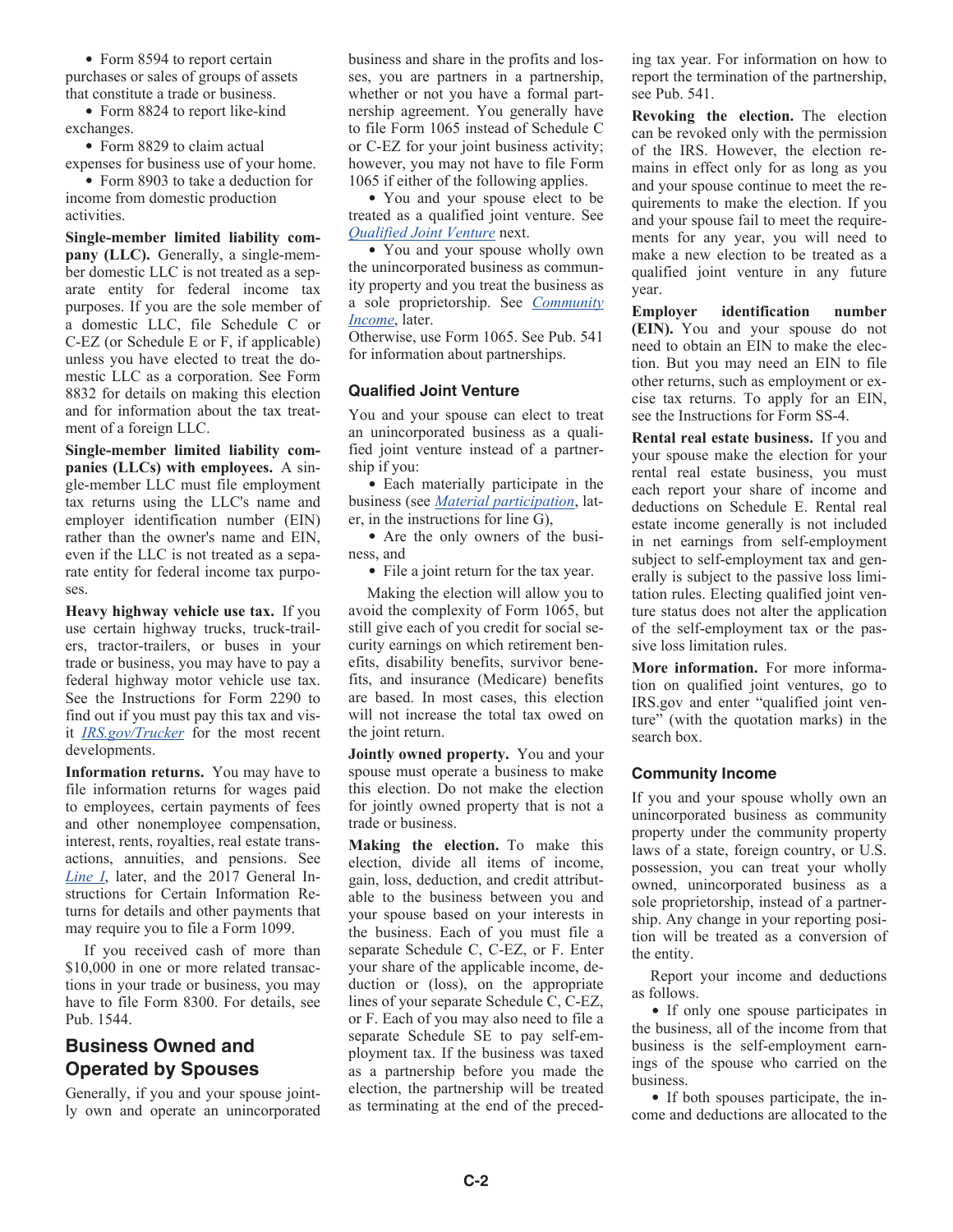spouses based on their distributive shares.

• If either or both spouses are partners in a partnership, see Pub. 541.

• If both spouses elected to treat the business as a qualifying joint venture, see *[Qualified Joint Venture](#page-1-0)*, earlier.

States with community property laws include Arizona, California, Idaho, Louisiana, Nevada, New Mexico, Texas, Washington, and Wisconsin. See Pub. 555 for more information about community property laws.

#### **Reportable Transaction Disclosure Statement**

Use Form 8886 to disclose information for each reportable transaction in which you participated. Form 8886 must be filed for each tax year that your federal income tax liability is affected by your participation in the transaction. You may have to pay a penalty if you are required to file Form 8886 but do not do so. You may also have to pay interest and penalties on any reportable transaction understatements. The following are reportable transactions.

Any listed transaction that is the same as or substantially similar to tax avoidance transactions identified by the IRS.

• Any transaction offered to you or a related party under conditions of confidentiality for which you paid an advisor a fee of at least \$50,000.

• Certain transactions for which you or a related party have contractual protection against disallowance of the tax benefits.

• Certain transactions resulting in a loss of at least \$2 million in any single tax year or \$4 million in any combination of tax years. (At least \$50,000 for a single tax year if the loss arose from a foreign currency transaction defined in section  $988(c)(1)$ , whether or not the loss flows through from an S corporation or partnership.)

• Certain transactions of interest entered into after November 1, 2006, that are the same or substantially similar to one of the types of transactions that the IRS has identified by published guidance as a transaction of interest.

See the Instructions for Form 8886 for more details.

#### **Capital Construction Fund**

Do not claim on Schedule C or C-EZ the deduction for amounts contributed to a capital construction fund set up under chapter 535 of title 46 of the United States Code. Instead, reduce the amount you would otherwise enter on Form 1040, line 43, by the amount of the deduction. Next to line 43, enter "CCF" and the amount of the deduction. For details, see Pub. 595.

#### **Additional Information**

See Pub. 334 for more information for small businesses.

# **Specific Instructions**

**Filers of Form 1041.** Do not complete the block labeled "Social security number (SSN)." Instead, enter the employer identification number (EIN) issued to the estate or trust on line D.

#### **Line A**

Describe the business or professional activity that provided your principal source of income reported on line 1. If you owned more than one business, you must complete a separate Schedule C for each business. Give the general field or activity and the type of product or service. If your general field or activity is wholesale or retail trade, or services connected with production services (mining, construction, or manufacturing), also give the type of customer or client. For example, "wholesale sale of hardware to retailers" or "appraisal of real estate for lending institutions."

### **Line B**

Enter on line B the six-digit code from the *[Principal Business or Professional](#page-16-0) [Activity Codes](#page-16-0)* chart at the end of these instructions.

#### **Line D**

Enter on line D the employer identification number (EIN) that was issued to you on Form SS-4. Do not enter your SSN on this line. Do not enter another taxpayer's EIN (for example, from any Forms 1099-MISC that you received). **If you do not have an EIN, leave line D blank.**

You need an EIN only if you have a qualified retirement plan or are required to file employment, excise, alcohol, tobacco, or firearms returns, or are a payer

of gambling winnings. If you need an EIN, see the Instructions for Form SS-4.

**Single-member LLCs.** If you are the sole owner of an LLC that is not treated as a separate entity for federal income tax purposes, enter on line D the EIN that was issued to the LLC (in the LLC's legal name) for a qualified retirement plan, to file employment, excise, alcohol, tobacco, or firearms returns, or as a payer of gambling winnings. If you do not have such an EIN, leave line D blank.

### **Line E**

Enter your business address. Show a street address instead of a box number. Include the suite or room number, if any. If you conducted the business from your home located at the address shown on Form 1040, page 1, you do not have to complete this line.

### **Line F**

Generally, you can use the cash method, an accrual method, or any other method permitted by the Internal Revenue Code. In all cases, the method used must clearly reflect income. Unless you are a [qual](#page-13-0)[ifying taxpayer](#page-13-0) or a [qualifying small](#page-13-0) [business taxpayer](#page-13-0) (see the Part III instructions), you must use an accrual method for sales and purchases of inventory items. Special rules apply to long-term contracts (see section 460 for details).

If you use the cash method, show all items of taxable income actually or constructively received during the year (in cash, property, or services). Income is constructively received when it is credited to your account or set aside for you to use. Also, show amounts actually paid during the year for deductible expenses. However, if the payment of an expenditure creates an asset having a useful life that extends beyond 12 months or the end of the next taxable year, it may not be deductible or may be deductible only in part for the year of the payment. See chapter 1 of Pub. 535.

If you use an accrual method, report income when you earn it and deduct expenses when you incur them even if you do not pay them during the tax year. Accrual-basis taxpayers are put on a cash basis for deducting business expenses owed to a related cash-basis taxpayer. Other rules determine the timing of de-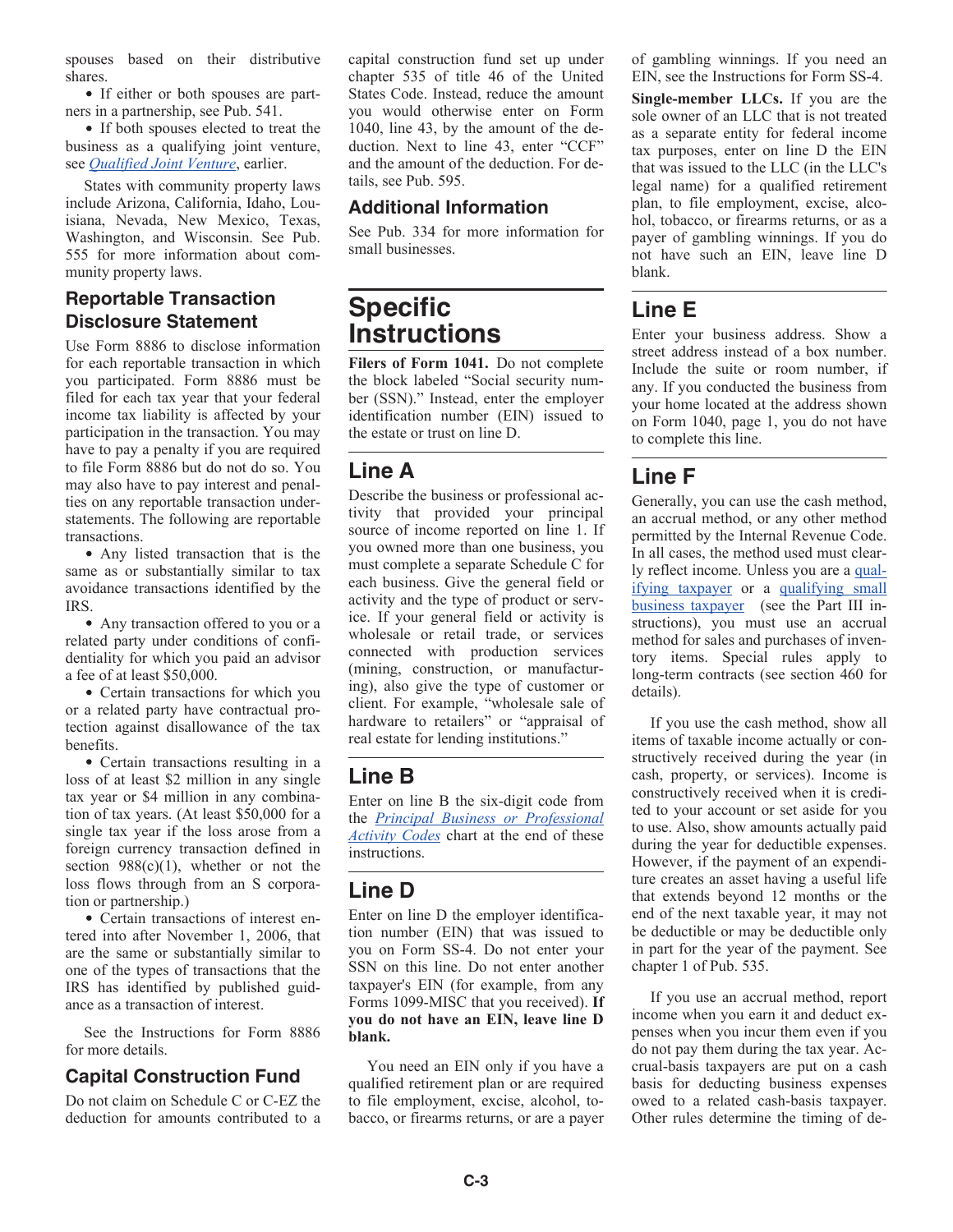<span id="page-3-0"></span>ductions based on economic performance. See Pub. 538.

To change your accounting method, you generally must file Form 3115. You also may have to make an adjustment to prevent amounts of income or expense from being duplicated or omitted. This is called a section 481(a) adjustment.

*Example.* You change to the cash method of accounting and choose to account for inventoriable items in the same manner as non-incidental materials and supplies. You accrued sales in 2016 for which you received payment in 2017. You must report those sales in both years as a result of changing your accounting method and must make a section 481(a) adjustment to prevent duplication of income.

A net negative section 481 adjustment is generally taken into account in the year of change. A net positive section 481(a) adjustment is generally taken into account over a period of 4 years. Include any net positive section 481(a) adjustments on line 6. If the net section 481(a) adjustment is negative, report it in Part V.

For more information about changing your accounting method and the section 481(a) adjustment, see the Instructions for Form 3115. Additional information is also available in various revenue procedures. See Rev. Proc. 2015-13 for the general procedures to obtain the advance (non-automatic) consent or automatic consent of the Commissioner to change a method of accounting. Rev. Proc. 2015-13 is available at *[IRS.gov/irb/](https://www.irs.gov/irb/2015-5_IRB#RP-2015-13) [2015-5\\_IRB#RP-2015–13](https://www.irs.gov/irb/2015-5_IRB#RP-2015-13)*. See Rev. Proc. 2017-30 for a list of automatic changes. Rev. Proc. 2017-30 is available at *[IRS.gov/irb/](https://www.irs.gov/irb/2017-18_IRB#RP-2017-30) [2017-18\\_IRB#RP-2017–30](https://www.irs.gov/irb/2017-18_IRB#RP-2017-30)*.

### **Line G**

If your business activity was not a rental activity and you met any of the material participation tests, explained next, or the exception for oil and gas applies, check the "Yes" box. Otherwise, check the "No" box. If you check the "No" box, this activity is passive. If you have a loss from a passive activity, see *[Limit on los](#page-4-0)[ses](#page-4-0)*, later. If you have a profit from the rental of property to a nonpassive activity, see *Recharacterization of Passive Income* in Pub. 925 to find out how to report the net income.

**Material participation.** For purposes of the seven material participation tests listed later, participation generally includes any work you did in connection with an activity if you owned an interest in the activity at the time you did the work. The capacity in which you did the work does not matter. However, work is not treated as participation if it is work that an owner would not customarily do in the same type of activity and one of your main reasons for doing the work was to avoid the disallowance of losses or credits from the activity under the passive activity rules.

Work you did as an investor in an activity is not treated as participation unless you were directly involved in the day-to-day management or operations of the activity. Work done as an investor includes:

• Studying and reviewing financial statements or reports on the activity,

• Preparing or compiling summaries or analyses of the finances or operations of the activity for your own use, and

• Monitoring the finances or operations of the activity in a nonmanagerial capacity.

Participation by your spouse during the tax year in an activity you own can be counted as your participation in the activity. This rule applies even if your spouse did not own an interest in the activity and whether or not you and your spouse file a joint return. However, this rule does not apply for purposes of determining whether you and your spouse can elect to have your business treated as a qualified joint venture instead of a partnership (see *[Qualified Joint Venture](#page-1-0)*, earlier).

For purposes of the passive activity rules, you materially participated in the operation of this trade or business activity during 2017 if you met any of the following seven tests.

1. You participated in the activity for more than 500 hours during the tax year.

2. Your participation in the activity for the tax year was substantially all of the participation in the activity of all individuals (including individuals who did not own any interest in the activity) for the tax year.

3. You participated in the activity for more than 100 hours during the tax year, and you participated at least as much as any other person for the tax

year. This includes individuals who did not own any interest in the activity.

4. The activity is a significant participation activity for the tax year, and you participated in all significant participation activities for more than 500 hours during the year. An activity is a "significant participation activity" if it involves the conduct of a trade or business, you participated in the activity for more than 100 hours during the tax year, and you did not materially participate under any of the material participation tests (other than this test 4).

5. You materially participated in the activity for any 5 of the prior 10 tax years.

6. The activity is a personal service activity in which you materially participated for any 3 prior tax years. A personal service activity is an activity that involves performing personal services in the fields of health, law, engineering, architecture, accounting, actuarial science, performing arts, consulting, or any other trade or business in which capital is not a material income-producing factor.

7. Based on all the facts and circumstances, you participated in the activity on a regular, continuous, and substantial basis for more than 100 hours during the tax year.Your participation in managing the activity does not count in determining if you meet this test if any person (except you) (a) received compensation for performing management services in connection with the activity, or (b) spent more hours during the tax year than you spent performing management services in connection with the activity (regardless of whether the person was compensated for the services).

**Rental of personal property.** Generally, a rental activity (such as long-term equipment leasing) is a passive activity even if you materially participated in the activity. However, if you met any of the five exceptions listed under *Rental Activities* in the Instructions for Form 8582, the rental of the property is not treated as a rental activity and the material participation rules explained earlier apply.

**Exception for oil and gas.** If you are filing Schedule C to report income and deductions from an oil or gas well in which you own a working interest directly or through an entity that does not limit your liability, check the "Yes" box.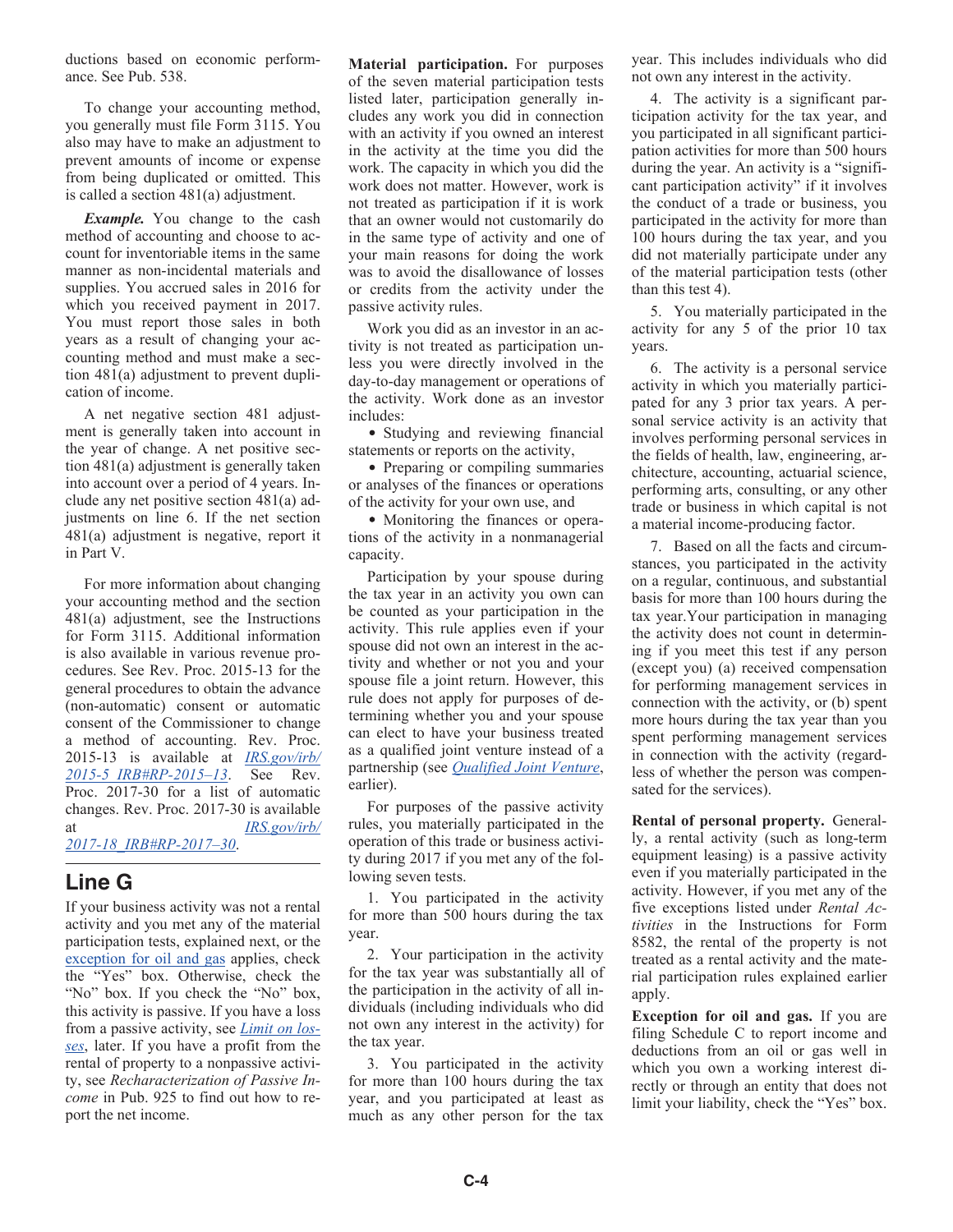<span id="page-4-0"></span>The activity of owning a working interest is not a passive activity, regardless of your participation.

**Limit on losses.** Your business activity loss may be limited if you checked the "No" box on line G. In addition, your rental activity loss may be limited even if you materially participated. In general, a business activity in which you do not materially participate or a rental activity is a passive activity and you have to use Form 8582 to figure your allowable loss, if any, to enter on Schedule C, line 31. For details, see Pub. 925.

#### **Line H**

If you started or acquired this business in 2017, check the box on line H. Also check the box if you are reopening or restarting this business after temporarily closing it, and you did not file a 2016 Schedule C or C-EZ for this business.

#### **Line I**

If you made any payment in 2017 that would require you to file any Forms 1099, check the "Yes" box. Otherwise, check the "No" box.

You may have to file information returns for wages paid to employees, certain payments of fees and other nonemployee compensation, interest, rents, royalties, real estate transactions, annuities, and pensions. You may also have to file an information return if you sold \$5,000 or more of consumer products to a person on a buy-sell, deposit-commission, or other similar basis for resale.

**TIP**

*Forms 1099.*

*The Guide to Information Re*turns *in the 2017 General Instructions for Certain Information Returns identifies which Forms 1099 must be filed, the amounts to report, and the due dates for the required* 

# **Part I. Income**

Except as otherwise provided in the Internal Revenue Code, gross income includes income from whatever source derived. In certain circumstances, however, gross income does not include extraterritorial income that is qualifying foreign trade income. Use Form 8873 to figure the extraterritorial income exclusion. Report it on Schedule C as explained in the Instructions for Form 8873.

If you were a debtor in a chapter 11 bankruptcy case during 2017, see *Chapter 11 Bankruptcy Cases* in the Instructions for Form 1040 (under *Income*) and the Instructions for Schedule SE.

#### **Line 1**

Enter gross receipts from your trade or business. Include amounts you received in your trade or business that were properly shown on Forms 1099-MISC. If the total amounts that were reported in box 7 of Forms 1099-MISC are more than the total you are reporting on line 1, attach a statement explaining the difference.

**Statutory employees.** If you received a Form W-2 and the "Statutory employee" box in box 13 of that form was checked, report your income and expenses related to that income on Schedule C or C-EZ. Enter your statutory employee income from box 1 of Form W-2 on line 1 of Schedule C or C-EZ and check the box on that line. Social security and Medicare tax should have been withheld from your earnings; as a result, you do not owe self-employment tax on these earnings. Statutory employees include full-time life insurance agents, certain agent or commission drivers and traveling salespersons, and certain homeworkers.

If you had both self-employment income and statutory employee income, you must file two Schedules C. You cannot use Schedule C-EZ or combine these amounts on a single Schedule C.

*Qualified joint ventures should report rental real estate income*  **PERIMPTED SUBJECT TO SEE THE SUBJECT TO SEE THE SUBJECT TO SEE THE PROPERTY OF SUBJECT TO SEE THE SUBJECT TO SEE THE SUBJECT TO SEE THE SUBJECT TO SEE THE SUBJECT TO SEE THE SUBJECT TO SEE THE SUBJECT TO SEE THE SUBJECT T** *tax on Schedule E. See* [Qualified Joint](#page-1-0) [Venture](#page-1-0)*, earlier, and the Instructions for Schedule E.*

**Installment sales.** Generally, the installment method cannot be used to report income from the sale of (a) personal property regularly sold under the installment method, or (b) real property held for resale to customers. But the installment method can be used to report income from sales of certain residential lots and timeshares if you elect to pay interest on the tax due on that income after the year of sale. See section  $453(1)(2)$ (B) for details. If you make this election, include the interest in the total on Form

1040, line 62. Check box c and enter the amount of interest and " $453(1)(3)$ " on the line next to that box.

If you use the installment method, attach a statement to your return. Show separately for 2017 and the 3 preceding years: gross sales, cost of goods sold, gross profit, percentage of gross profit to gross sales, amounts collected, and gross profit on amounts collected.

### **Line 2**

Report your sales returns and allowances as a positive number on line 2. A sales return is a cash or credit refund you gave to customers who returned defective, damaged, or unwanted products. A sales allowance is a reduction in the selling price of products, instead of a cash or credit refund.

### **Line 6**

Report on line 6 amounts from finance reserve income, scrap sales, bad debts you recovered, interest (such as on notes and accounts receivable), state gasoline or fuel tax refunds you received in 2017, any amount of credit for biofuel claimed on line 2 of Form 6478, any amount of credit for biodiesel and renewable diesel fuels claimed on line 8 of Form 8864, credit for federal tax paid on fuels claimed on your 2016 Form 1040, prizes and awards related to your trade or business, and other kinds of miscellaneous business income. Include amounts you received in your trade or business as shown on Form 1099-PATR.

If the business use percentage of any listed property (defined in *[Line 13](#page-5-0)*, later) dropped to 50% or less in 2017, report on this line any recapture of excess depreciation, including any section 179 expense deduction. Use Part IV of Form 4797 to figure the recapture. Also, if the business use percentage drops to 50% or less on leased listed property (other than a vehicle), include on this line any inclusion amount. See chapter 5 of Pub. 946 to figure the amount.

# **Part II. Expenses**

**Capitalizing costs of producing property and acquiring property for resale.** If you produced real or tangible personal property or acquired property for resale, certain expenses attributable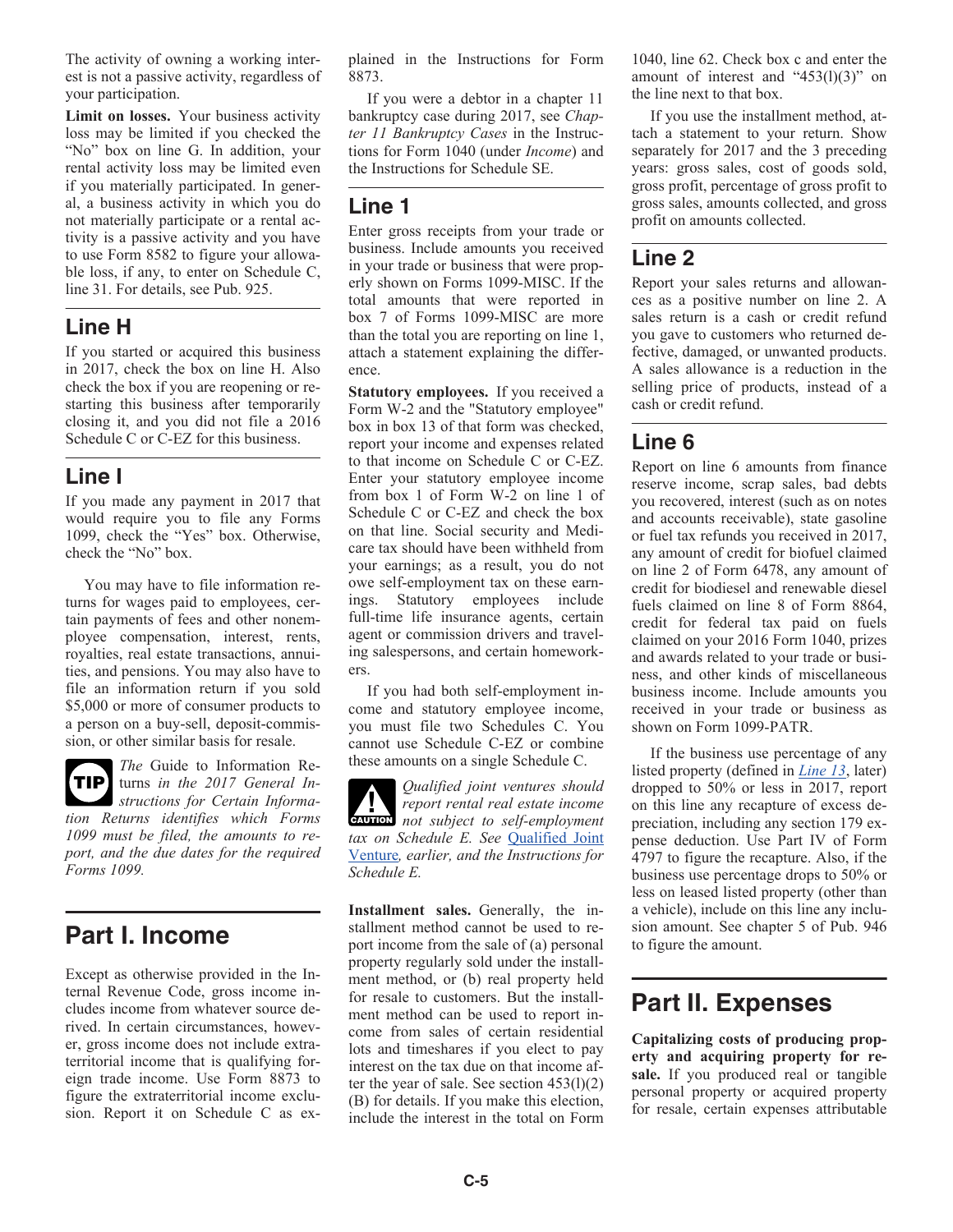<span id="page-5-0"></span>to the property generally must be included in inventory costs or capitalized. In addition to direct costs, producers of inventory property generally must also include part of certain indirect costs in their inventory. Purchasers of personal property acquired for resale must include part of certain indirect costs in inventory only if the average annual gross receipts for the 3 prior tax years exceed \$10 million. Also, you must capitalize part of the indirect costs that benefit real or tangible personal property constructed for use in a trade or business, or noninventory property produced for sale to customers. Reduce the amounts on lines 8 through 26 and Part V by amounts capitalized. See Pub. 538 for a discussion of uniform capitalization rules.

*Exception for certain producers.*  Producers who account for inventoriable items in the same manner as non-incidental materials and supplies can currently deduct expenditures for direct labor and all indirect costs that would otherwise be included in inventory costs. See *[Part III](#page-13-0)* for more details.

*Exception for creative property.* If you are a freelance artist, author, or photographer, you may be exempt from the capitalization rules. However, your personal efforts must have created (or reasonably be expected to create) the property. This exception does not apply to any expense related to printing, photographic plates, motion picture films, video tapes, or similar items. These expenses are subject to the capitalization rules. For details, see *Uniform Capitalization Rules* in Pub. 538.

### **Line 9**

You can deduct the actual expenses of operating your car or truck or take the standard mileage rate. This is true even if you used your vehicle for hire (such as a taxicab). You must use actual expenses if you used five or more vehicles simultaneously in your business (such as in fleet operations). You cannot use actual expenses for a leased vehicle if you previously used the standard mileage rate for that vehicle.

You can take the standard mileage rate for 2017 only if you:

Owned the vehicle and used the standard mileage rate for the first year you placed the vehicle in service, or

Leased the vehicle and are using the standard mileage rate for the entire lease period.

If you take the standard mileage rate:

• Multiply the number of business miles driven by 53.5 cents, and

• Add to this amount your parking fees and tolls.

Enter the total on line 9. Do not deduct depreciation, rent or lease payments, or your actual operating expenses.

If you deduct actual expenses:

• Include on line 9 the business portion of expenses for gasoline, oil, repairs, insurance, license plates, etc., and

• Show depreciation on line 13 and rent or lease payments on line 20a.

For details, see chapter 4 of Pub. 463.

**Information on your vehicle.** If you claim any car and truck expenses, you must provide certain information on the use of your vehicle by completing one of the following.

1. Complete Schedule C, Part IV, or Schedule C-EZ, Part III, if (a) you are claiming the standard mileage rate, you lease your vehicle, or your vehicle is fully depreciated, and (b) you are not required to file Form 4562 for any other reason. If you used more than one vehicle during the year, attach a statement with the information requested in Schedule C, Part IV, or Schedule C-EZ, Part III, for each additional vehicle.

2. Complete Form 4562, Part V, if you are claiming depreciation on your vehicle or you are required to file Form 4562 for any other reason (see *Line 13*, later).

### **Line 10**

Enter the total commissions and fees for the tax year. Do not include commissions or fees that are capitalized or deducted elsewhere on your return.

You must file Form 1099-MISC to report certain commissions and fees of \$600 or more during the year. See the Instructions for Form 1099-MISC for details.

Sales of property. Generally, commissions and other fees paid to facilitate the sale of property must be capitalized. However, if you are a dealer in property, enter on line 10 the commissions and fees you paid to facilitate the sale of that property.

**Note.** A dealer in property is a person who regularly sells property in the ordinary course of their trade or business.

For more information on the capitalization of commissions and fees, see the examples under Regulations section  $1.263(a)-1(e)$ .

#### **Line 11**

Enter the total cost of contract labor for the tax year. Contract labor includes payments to persons you do not treat as employees (for example, independent contractors) for services performed for your trade or business. Do not include contract labor deducted elsewhere on your return, such as contract labor includible on line 17, 21, 26, or 37. Also, do not include salaries and wages paid to your employees; instead, see *[Line 26](#page-8-0)*, later.

You must file Form 1099-MISC to report contract labor payments of \$600 or more during the year. See the Instructions for Form 1099-MISC for details.

### **Line 12**

Enter your deduction for depletion on this line. If you have timber depletion, attach Form T (Timber). See chapter 9 of Pub. 535 for details.

## **Line 13**

**Depreciation and section 179 expense deduction.** Depreciation is the annual deduction allowed to recover the cost or other basis of business or investment property having a useful life substantially beyond the tax year. You can also depreciate improvements made to leased business property. However, stock in trade, inventories, and land are not depreciable. Depreciation starts when you first use the property in your business or for the production of income. It ends when you take the property out of service, deduct all your depreciable cost or other basis, or no longer use the property in your business or for the production of income. You can also elect under section 179 to expense part or all of the cost of certain property you bought in 2017 for use in your business. See the Instructions for Form 4562 and Pub. 946 to figure the amount to enter on line 13.

**When to attach Form 4562.** You must complete and attach Form 4562 only if you are claiming: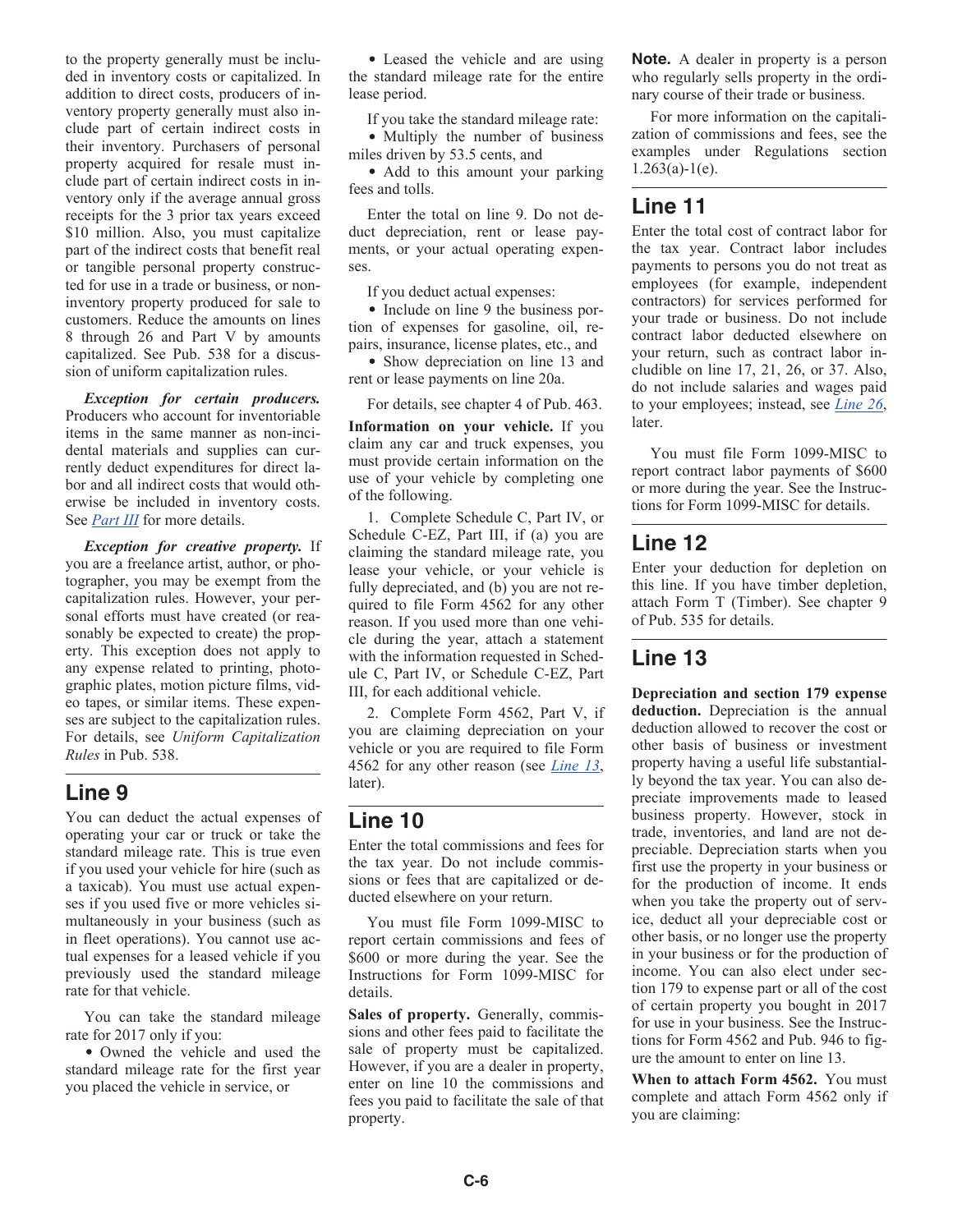Depreciation on property placed in service during 2017;

• Depreciation on listed property (defined later), regardless of the date it was placed in service; or

A section 179 expense deduction.

If you acquired depreciable property for the first time in 2017, see Pub. 946.

Listed property generally includes but is not limited to:

• Passenger automobiles weighing 6,000 pounds or less;

Any other property used for transportation if the nature of the property lends itself to personal use, such as motorcycles, pickup trucks, etc.;

Any property used for entertainment or recreational purposes (such as photographic, phonographic, communication, and video recording equipment); and

Computers or peripheral equipment.

**Exceptions.** Listed property does not include photographic, phonographic, communication, or video equipment used exclusively in your trade or business or at your regular business establishment. It also does not include any computer or peripheral equipment used exclusively at a regular business establishment and owned or leased by the person operating the establishment. For purposes of these exceptions, a portion of your home is treated as a regular business establishment only if that portion meets the requirements under section  $280A(c)(1)$  for deducting expenses for the business use of your home.

See *[Line 6](#page-4-0)*, earlier, if the business use percentage of any listed property dropped to 50% or less in 2017.

#### **Line 14**

Deduct contributions to employee benefit programs that are not an incidental part of a pension or profit-sharing plan included on line 19. Examples are accident and health plans, group-term life insurance, and dependent care assistance programs. If you made contributions on your behalf as a self-employed person to a dependent care assistance program, complete Form 2441, Parts I and III, to figure your deductible contributions to that program.

You cannot deduct contributions you made on your behalf as a self-employed person for group-term life insurance.

Do not include on line 14 any contributions you made on your behalf as a self-employed person to an accident and health plan. However, you may be able to deduct on Form 1040, line 29, or Form 1040NR, line 29, the amount you paid for health insurance on behalf of yourself, your spouse, and dependents, even if you do not itemize your deductions. See the instructions for Form 1040, line 29, or Form 1040NR, line 29, for details.

You must reduce your line 14 deduction by the amount of any credit for small employer health insurance premiums determined on Form 8941. See Form 8941 and its instructions to determine which expenses are eligible for the credit.

#### **Line 15**

Deduct premiums paid for business insurance on line 15. Deduct on line 14 amounts paid for employee accident and health insurance. Do not deduct amounts credited to a reserve for self-insurance or premiums paid for a policy that pays for your lost earnings due to sickness or disability. For details, see chapter 6 of Pub. 535.

#### **Lines 16a and 16b**

**Interest allocation rules.** The tax treatment of interest expense differs depending on its type. For example, home mortgage interest and investment interest are treated differently. "Interest allocation" rules require you to allocate (classify) your interest expense so it is deducted (or capitalized) on the correct line of your return and receives the right tax treatment. These rules could affect how much interest you are allowed to deduct on Schedule C or C-EZ.

Generally, you allocate interest expense by tracing how the proceeds of the loan were used. See chapter 4 of Pub. 535 for details.

If you paid interest on a debt secured by your main home and any of the proceeds from that debt were used in connection with your trade or business, see chapter 4 of Pub. 535 to figure the amount that is deductible on Schedule C or C-EZ.

**How to report.** If you have a mortgage on real property used in your business (other than your main home), enter on line 16a the interest you paid for 2017 to

banks or other financial institutions for which you received a Form 1098 (or similar statement). If you did not receive a Form 1098, enter the interest on line 16b.

If you paid more mortgage interest than is shown on Form 1098, see chapter 4 of Pub. 535 to find out if you can deduct the additional interest. If you can, include the amount on line 16a. Attach a statement to your return explaining the difference and enter "See attached" in the margin next to line 16a.

If you and at least one other person (other than your spouse if you file a joint return) were liable for and paid interest on the mortgage and the other person received the Form 1098, include your share of the interest on line 16b. Attach a statement to your return showing the name and address of the person who received the Form 1098. In the margin next to line 16b, enter "See attached."

If you paid interest in 2017 that also applies to future years, deduct only the part that applies to 2017.

#### **Line 17**

Include on this line fees charged by accountants and attorneys that are ordinary and necessary expenses directly related to operating your business.

Include fees for tax advice related to your business and for preparation of the tax forms related to your business. Also include expenses incurred in resolving asserted tax deficiencies related to your business.

For more information, see Pub. 334 or 535.

#### **Line 18**

Include on this line your expenses for office supplies and postage.

#### **Line 19**

Enter your deduction for the contributions you made for the benefit of your employees to a pension, profit-sharing, or annuity plan (including SEP, SIM-PLE, and SARSEP plans described in Pub. 560). If the plan included you as a self-employed person, enter the contributions made as an employer on your behalf on Form 1040, line 28, or Form 1040NR, line 28, not on Schedule C.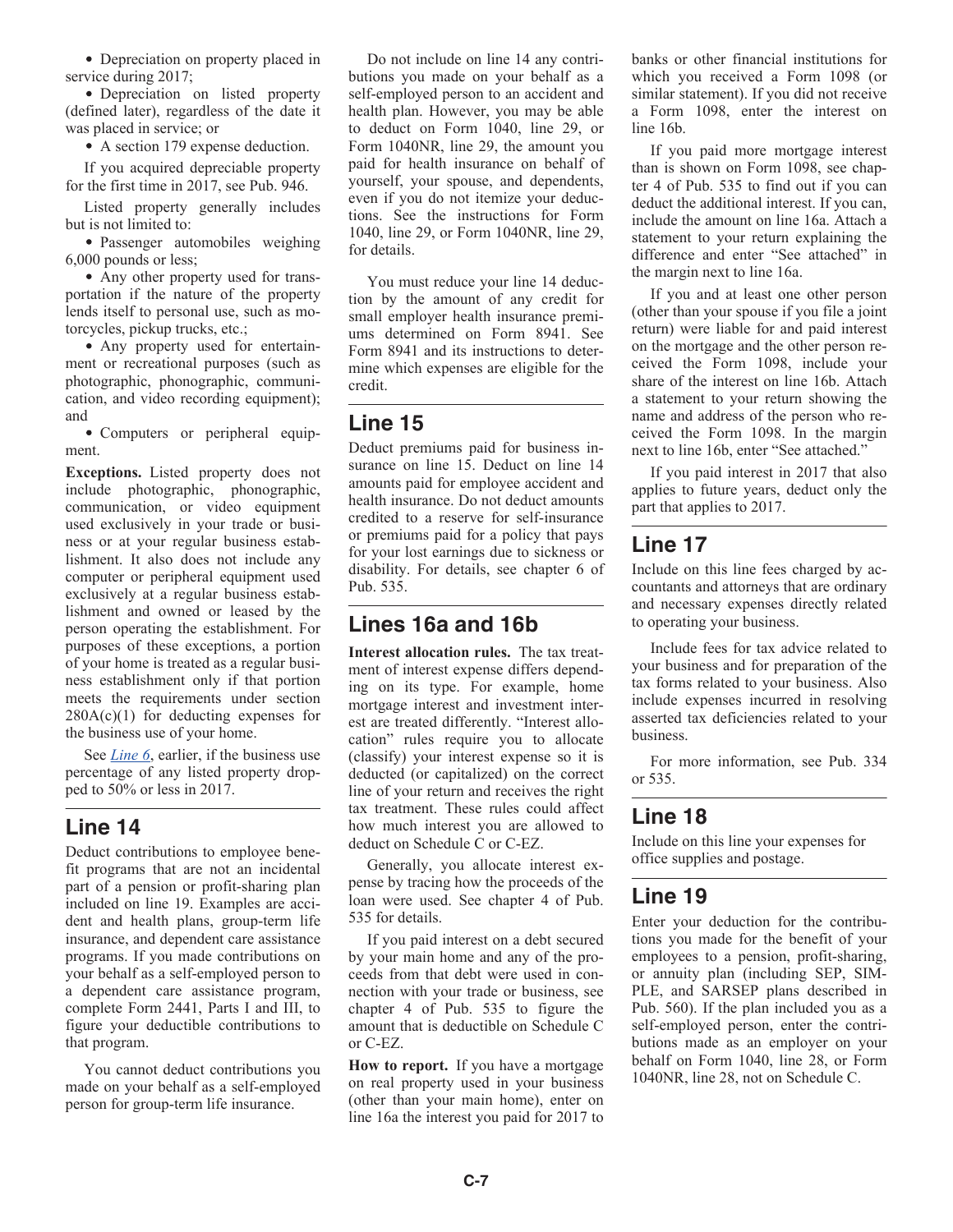This deduction may be subject to limitations. For more information on potential limitations, see Pub. 560.

In most cases, you must file the applicable form listed below if you maintain a pension, profit-sharing, or other funded-deferred compensation plan. The filing requirement is not affected by whether or not the plan qualified under the Internal Revenue Code, or whether or not you claim a deduction for the current tax year. There is a penalty for failure to timely file these forms.

**Form 5500-EZ.** File this form if you have a one-participant retirement plan that meets certain requirements. A one-participant plan is a plan that covers only you (or you and your spouse).

**Form 5500-SF.** File this form electronically with the Department of Labor (at *[www.efast.dol.gov](http://www.efast.dol.gov/welcome.html)*) if you have a small plan (fewer than 100 participants in most cases) that meets certain requirements.

**Form 5500.** File this form electronically with the Department of Labor (at *[www.efast.dol.gov](http://www.efast.dol.gov/welcome.html)*) for a plan that does not meet the requirements for filing Form 5500-EZ or Form 5500-SF.

For details, see Pub. 560.

### **Lines 20a and 20b**

If you rented or leased vehicles, machinery, or equipment, enter on line 20a the business portion of your rental cost. But if you leased a vehicle for a term of 30 days or more, you may have to reduce your deduction by an amount called the inclusion amount. See *Leasing a Car* in chapter 4 of Pub. 463 to figure this amount.

Enter on line 20b amounts paid to rent or lease other property, such as office space in a building.

#### **Line 21**

Deduct the cost of incidental repairs and maintenance that do not add to the property's value or appreciably prolong its life. Do not deduct the value of your own labor. Do not deduct amounts spent to restore or replace property; they must be capitalized.

#### **Line 22**

In most cases, you can deduct the cost of materials and supplies only to the extent you actually consumed and used them in

your business during the tax year (unless you deducted them in a prior tax year). However, if you had incidental materials and supplies on hand for which you kept no inventories or records of use, you can deduct the cost of those you actually purchased during the tax year, provided that method clearly reflects income.

You can also deduct the cost of books, professional instruments, equipment, etc., if you normally use them within a year. However, if their usefulness extends substantially beyond a year, you must generally recover their costs through depreciation.

### **Line 23**

You can deduct the following taxes and licenses on this line.

• State and local sales taxes imposed on you as the seller of goods or services. If you collected this tax from the buyer, you must also include the amount collected in gross receipts or sales on line 1.

• Real estate and personal property taxes on business assets.

Licenses and regulatory fees for your trade or business paid each year to state or local governments. But some licenses, such as liquor licenses, may have to be amortized. See chapter 8 of Pub. 535 for details.

• Social security and Medicare taxes paid to match required withholding from your employees' wages. Reduce your deduction by the amount shown on Form 8846, line 4.

- Federal unemployment tax paid.
- Federal highway use tax.

Contributions to state unemployment insurance fund or disability benefit fund if they are considered taxes under state law.

Do not deduct the following.

• Federal income taxes, including your self-employment tax. However, you can deduct one-half of your self-employment tax on Form 1040, line 27 (or Form 1040NR, line 27, when covered under the U.S. social security system due to an international social security agreement).

• Estate and gift taxes.

Taxes assessed to pay for improvements, such as paving and sewers.

• Taxes on your home or personal use property.

• State and local sales taxes on property purchased for use in your business. Instead, treat these taxes as part of the cost of the property.

• State and local sales taxes imposed on the buyer that you were required to collect and pay over to state or local governments. These taxes are not included in gross receipts or sales nor are they a deductible expense. However, if the state or local government allowed you to retain any part of the sales tax you collected, you must include that amount as income on line 6.

Other taxes and license fees not related to your business.

### **Line 24a**

Enter your expenses for lodging and transportation connected with overnight travel for business while away from your tax home. In most cases, your tax home is your main place of business, regardless of where you maintain your family home. You cannot deduct expenses paid or incurred in connection with employment away from home if that period of employment exceeds 1 year. Also, you cannot deduct travel expenses for your spouse, your dependent, or any other individual unless that person is your employee, the travel is for a *bona fide* business purpose, and the expenses would otherwise be deductible by that person.

Do not include expenses for meals and entertainment on this line. Instead, see *[Line 24b](#page-8-0)*, later.

Instead of keeping records of your actual incidental expenses, you can use an optional method for deducting incidental expenses only if you did not pay or incur meal expenses on a day you were traveling away from your tax home. The amount of the deduction is \$5 a day. Incidental expenses include fees and tips given to porters, baggage carriers, bellhops, hotel maids, stewards or stewardesses and others on ships, and hotel servants in foreign countries. They do not include expenses for laundry, cleaning and pressing of clothing, lodging taxes, or the costs of telegrams or telephone calls. You cannot use this method on any day that you use the [standard meal allowance](#page-8-0) (as explained in *Line 24b*, later).

You cannot deduct expenses for attending a convention, seminar, or similar meeting held outside the North American area unless the meeting is directly related to your trade or business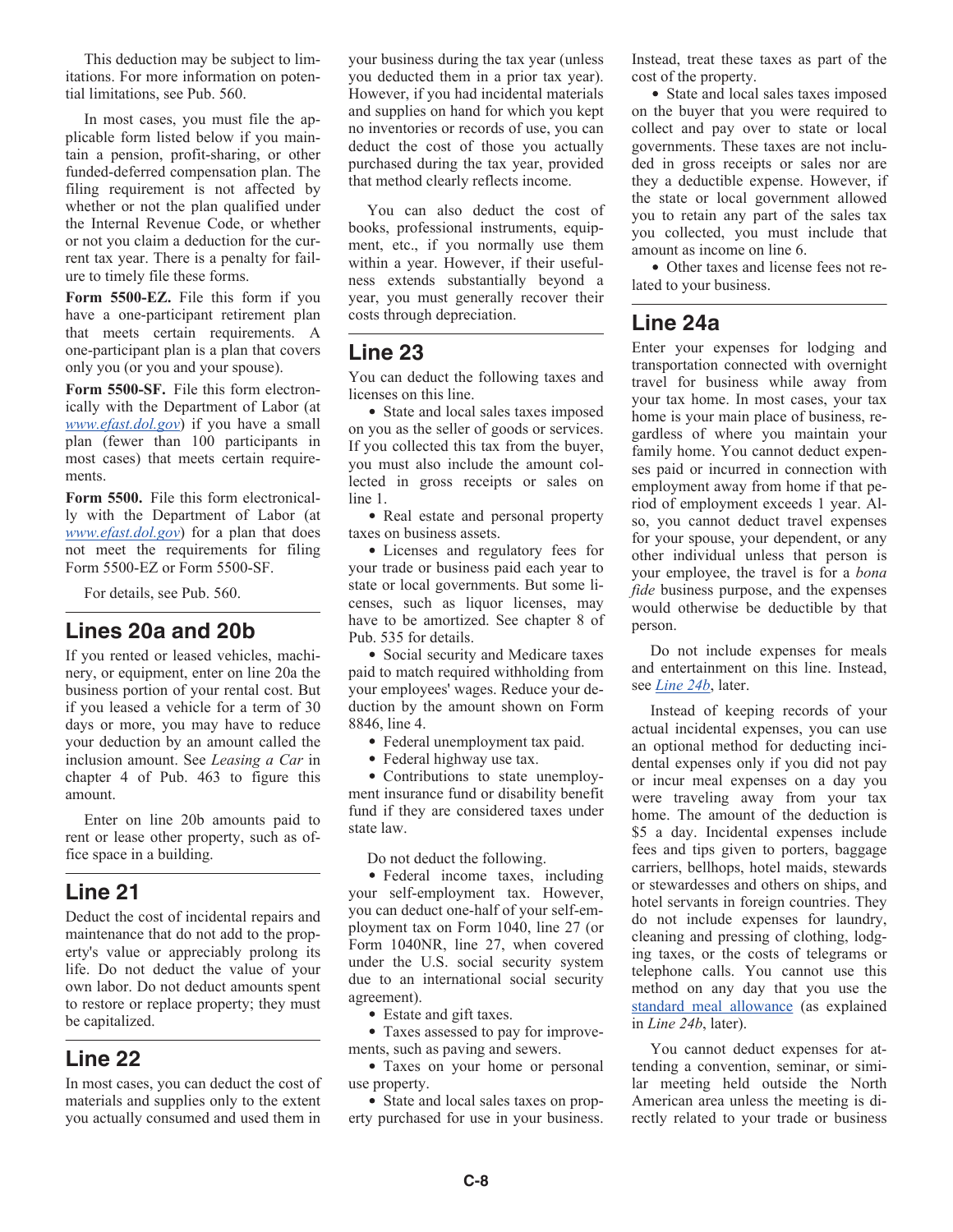<span id="page-8-0"></span>and it is as reasonable for the meeting to be held outside the North American area as within it. These rules apply to both employers and employees. Other rules apply to luxury water travel.

For details on travel expenses, see chapter 1 of Pub. 463.

#### **Line 24b**

Enter your total deductible business meal and entertainment expenses. This includes expenses for meals while traveling away from home for business and for meals that are business-related entertainment.

**Deductible expenses.** Business meal expenses are deductible only if they are (a) directly related to or associated with the active conduct of your trade or business, (b) not lavish or extravagant, and (c) incurred while you or your employee is present at the meal.

You cannot deduct any expense paid or incurred for a facility (such as a yacht or hunting lodge) used for any activity usually considered entertainment, amusement, or recreation.

Also, you cannot deduct membership dues for any club organized for business, pleasure, recreation, or other social purpose. This includes country clubs, golf and athletic clubs, airline and hotel clubs, and clubs operated to provide meals under conditions favorable to business discussion. But it does not include civic or public service organizations, professional organizations (such as bar and medical associations), business leagues, trade associations, chambers of commerce, boards of trade, and real estate boards, unless a principal purpose of the organization is to entertain, or provide entertainment facilities for, members or their guests.

There are exceptions to these rules as well as other rules that apply to skybox rentals and tickets to entertainment events. See chapters 1 and 2 of Pub. 463.

**Standard meal allowance.** Instead of deducting the actual cost of your meals while traveling away from home, you can use the standard meal allowance for your daily meals and incidental expenses. Under this method, you deduct a specified amount, depending on where you travel, instead of keeping records of your actual meal expenses. However, you must still keep records to prove the

time, place, and business purpose of your travel.

The standard meal allowance is the federal M&IE rate. You can find these rates for locations inside and outside the continental United States by visiting the General Services Administration's website at *[www.gsa.gov](http://www.gsa.gov)*.

See chapter 1 of Pub. 463 for details on how to figure your deduction using the standard meal allowance, including special rules for partial days of travel.

**Amount of deduction.** In most cases, you can deduct only 50% of your business meal and entertainment expenses, including meals incurred while away from home on business. However, for individuals subject to the Department of Transportation (DOT) hours of service limits, that percentage is increased to 80% for business meals consumed during, or incident to, any period of duty for which those limits are in effect. Individuals subject to the DOT hours of service limits include the following.

• Certain air transportation workers (such as pilots, crew, dispatchers, mechanics, and control tower operators) who are under Federal Aviation Administration regulations.

• Interstate truck operators who are under DOT regulations.

• Certain merchant mariners who are under Coast Guard regulations.

However, you can fully deduct meals, incidentals, and entertainment furnished or reimbursed to an employee if you properly treat the expense as wages subject to withholding. You can also fully deduct meals, incidentals, and entertainment provided to a nonemployee to the extent the expenses are includible in the gross income of that person and reported on Form 1099-MISC. See Pub. 535 for details and other exceptions.

**Daycare providers.** If you qualify as a family daycare provider, you can use the standard meal and snack rates, instead of actual costs, to figure the deductible cost of meals and snacks provided to eligible children. See Pub. 587 for details, including recordkeeping requirements.

#### **Line 25**

Deduct utility expenses only for your trade or business.

**Local telephone service.** If you used your home phone for business, do not deduct the base rate (including taxes) of the first phone line into your residence. But you can deduct any additional costs you incurred for business that are more than the base rate of the first phone line. For example, if you had a second line, you can deduct the business percentage of the charges for that line, including the base rate charges.

### **Line 26**

Enter the total salaries and wages for the tax year reduced by the amount of the following credit(s), if applicable.

Work Opportunity Credit (Form 5884).

Empowerment Zone Employment Credit (Form 8844).

• Indian Employment Credit (Form 8845).

Credit for Employer Differential Wage Payments (Form 8932).

Do not reduce your deduction for any portion of a credit that was passed through to you from a pass-through entity. See the instructions for the credit form for more information.

Do not include salaries and wages deducted elsewhere on your return or amounts paid to yourself.

*If you provided taxable fringe benefits to your employees,*  **CAUTION** *such as personal use of a car, do not deduct as wages the amount applicable to depreciation and other expenses claimed elsewhere.*

In most cases, you are required to file Form W-2, Wage and Tax Statement, for each employee. See the General Instructions for Forms W-2 and W-3.

### **Line 30**

**Business use of your home.** You may be able to deduct certain expenses for business use of your home, subject to limitations. To claim a deduction for business use of your home, you can use Form 8829 or you can elect to determine the amount of the deduction using a simplified method.

For additional information about claiming this deduction, see Pub. 587.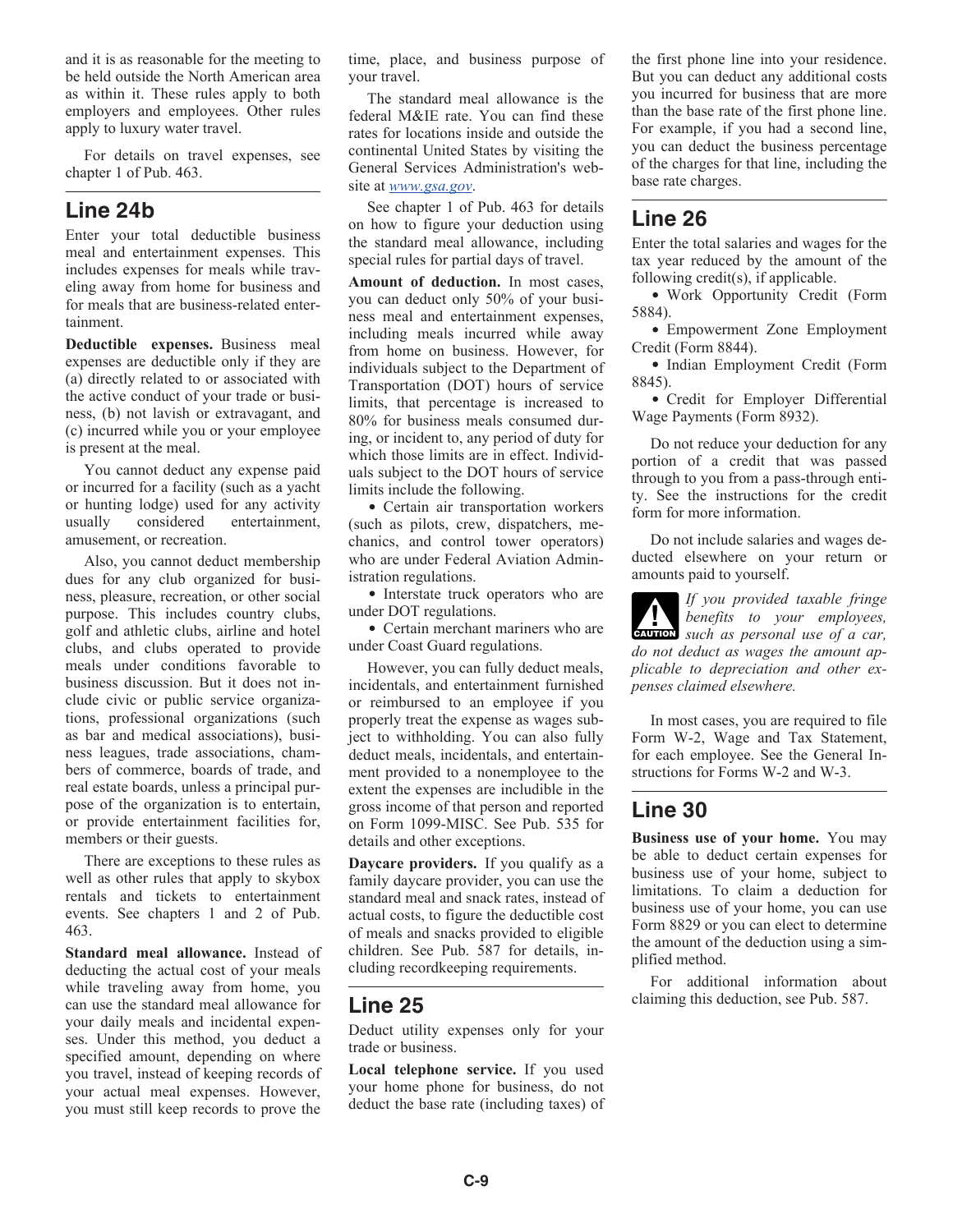<span id="page-9-0"></span>

*If you are not using the simplified method to determine the amount of expenses you may deduct for business use of a home, do not complete the additional entry spaces on line 30 for total square footage of your home and of the part of the home used for business. Just include the amount from line 35 of your Form 8829 on line 30.*

**Simplified method.** The simplified method is an alternative to the calculation, allocation, and substantiation of actual expenses. In most cases, you will figure your deduction by multiplying the area (measured in square feet) used regularly and exclusively for business, regularly for daycare, or regularly for storage of inventory or product samples, by \$5. The area you use to figure your deduction cannot exceed 300 square feet. You cannot use the simplified method to figure a deduction for rental use of your home.

*Electing to use the simplified method.* You choose whether or not to use the simplified method each tax year. Make the election by using the simplified method to figure the deduction for the qualified business use of a home on a timely filed, original federal income tax return for that year. An election for a year, once made, is irrevocable. A change from using the simplified method in one year to actual expenses in a succeeding year, or vice versa, is not a change in method of accounting and does not require the consent of the Commissioner.

If you share your home with someone else who uses the home for a separate business that qualifies for this deduction, each of you may make your own election, but not for the same portion of the home.

If you conduct more than one business that qualifies for this deduction in your home, your election to use the simplified method applies to all your qualified business uses of your home. You are limited to a maximum of 300 square feet for all of the businesses you conduct in your home that qualify for this deduction. Allocate the actual square footage used (up to the maximum 300 square feet) among your qualified business uses in any reasonable manner you choose, but you may not allocate more square feet to a qualified business use than you actually use in that business.

*If you used your home for more than one business, you will*  **CAUTION** *need to file a separate Schedule C for each business. Do not combine your deductions for each business use on a single Schedule C.*

*Business use of more than one home.* You may have used more than one home in your business. If you used more than one home for the same business during 2017, you may elect to use the simplified method for only one home; you must file a Form 8829 to claim a business use of the home deduction for any additional home. If one or more of the homes was not used for the entire year (for example, you moved during the year), see *[Part-year use or](#page-11-0) [area changes \(for simplified method on](#page-11-0)[ly\)](#page-11-0)*, later, and *Columns (a) and (b)* in the Instructions for Form 8829.

*Other requirements must still be met.* You must still meet all the use requirements to claim a deduction for business use of the home. The simplified method is only an alternative to the calculation, allocation, and substantiation of actual expenses. The simplified method is not an alternative to the exclusivity and other tests that must be met in order to qualify for this deduction. For more information about qualifying business uses, see *Qualifying for a Deduction* in Pub. 587.

*Gross income limitation.* The amount of your deduction is still limited to the gross income derived from qualified business use of the home reduced by the business deductions that are not related to your use of the home. If this limitation reduces the amount of your deduction, you cannot carryover the difference to another tax year.

*Carryover of actual expenses from Form 8829.* If you used Form 8829 in a prior year, and you had actual expenses that you could carryover to the next year, you cannot claim those expenses if you are using the simplified method. Instead, the actual expenses from Form 8829 that were not allowed will be carried over to the next year that you file Form 8829 for that business use of that home.

*Depreciation of home.* You cannot deduct any depreciation (including any additional first-year depreciation) or section 179 expense for the portion of your

home that is used in a qualified business use if you figure the deduction for the business use of your home using the simplified method. The depreciation deduction allowable for that portion of the home for that year is deemed to be zero.

*Although you cannot deduct any depreciation or section 179 expense for the portion of your home that is a qualified business use because you elect to use the simplified method, you may still claim depreciation or the section 179 expense deduction on other assets (for example, furniture and equipment) used in the qualified business use of your home.* **TIP**

**Figuring your allowable expenses for business use of the home.** You will figure the deduction using Form 8829 or the simplified method worksheet, or both.



*You may not use the simplified method and also file Form 8829 for the same qualified business for the same qualified business use of the same home.*

*Using Form 8829.* Use Form 8829 to figure and claim this deduction for a home if you are not or cannot use the simplified method for that home. For information about claiming this deduction using Form 8829, see the Instructions for Form 8829 and Pub. 587.

*Using the simplified method.* Use the [Simplified Method Worksheet](#page-10-0) in these instructions to figure your deduction for a qualified business use of your home if you are electing to use the simplified method for that home.

*Shared use (for simplified method only*). If you share your home with someone else who uses the home for a separate business that also qualifies for this deduction, you may not include the same square feet to figure your deduction as the other person. You must allocate the shared space between you and the other person in a reasonable manner.

*Example.* Kristen and Lindsey are roommates. Kristen uses 300 square feet of their home for a qualified business use. Lindsey uses 200 square feet of their home for a separate qualified business use. The qualified business uses share 100 square feet. In addition to the portion that they do not share, Kristen and Lindsey can both claim 50 of the 100 square feet or divide the 100 square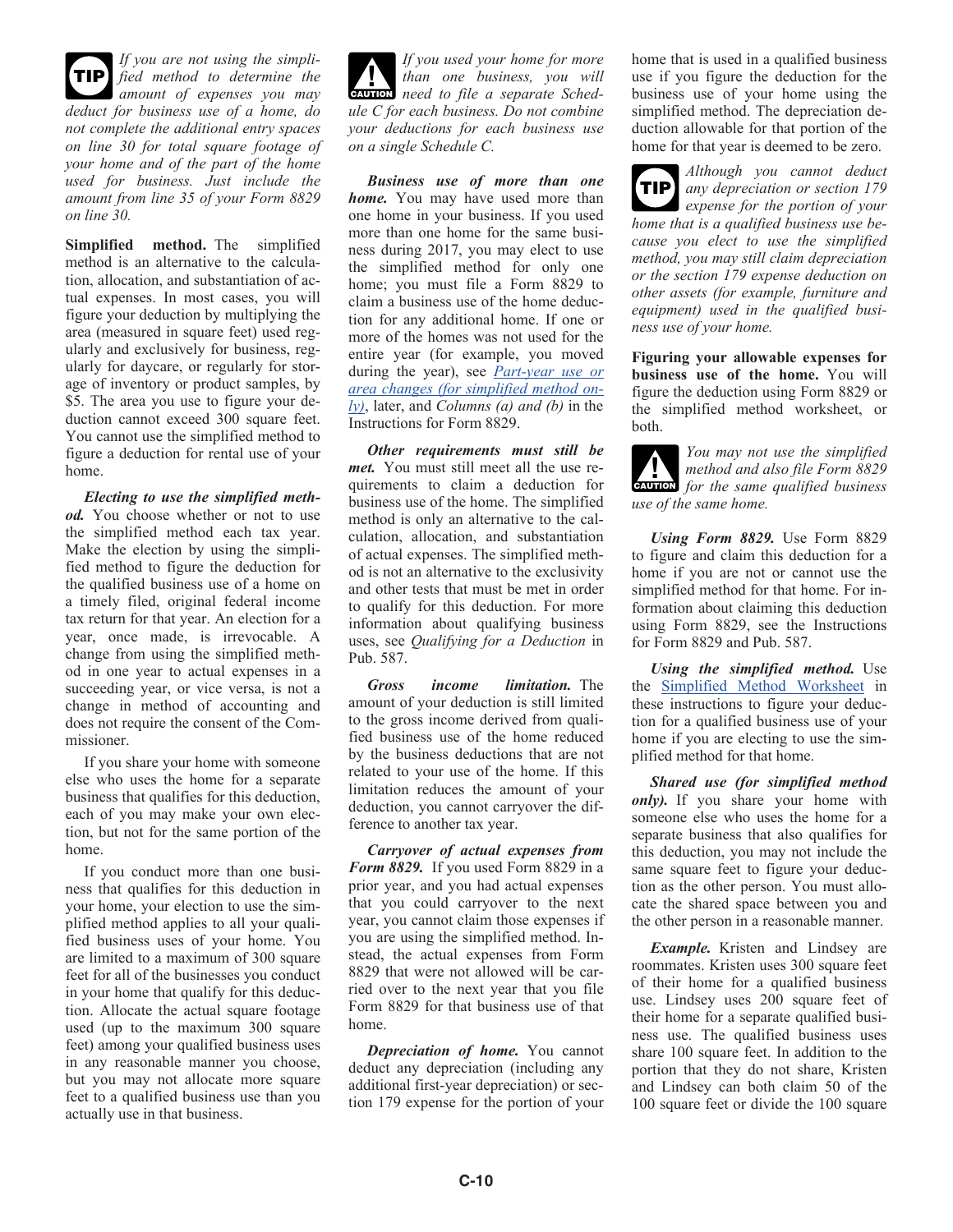#### <span id="page-10-0"></span>**Simplified Method Worksheet** *Keep for Your Records*

| 1. |                                                                                                                                                                                                                                                                                                                                                                                                                                               |     |    |
|----|-----------------------------------------------------------------------------------------------------------------------------------------------------------------------------------------------------------------------------------------------------------------------------------------------------------------------------------------------------------------------------------------------------------------------------------------------|-----|----|
| 2. | Allowable square footage for the qualified business use. Do not enter more than 300 square feet. See Instructions for the                                                                                                                                                                                                                                                                                                                     | 2.  |    |
| 3. | Simplified method amount                                                                                                                                                                                                                                                                                                                                                                                                                      |     |    |
|    | a.                                                                                                                                                                                                                                                                                                                                                                                                                                            |     | S5 |
|    | For daycare facilities not used exclusively for business, enter the decimal amount from the Daycare Facility Worksheet;<br>b.                                                                                                                                                                                                                                                                                                                 |     |    |
|    | $\mathbf{c}$ .                                                                                                                                                                                                                                                                                                                                                                                                                                |     |    |
| 4. |                                                                                                                                                                                                                                                                                                                                                                                                                                               |     |    |
| 5. | Allowable expenses using the simplified method. Enter the smaller of line 1 or line 4 here and include that amount on<br>Schedule C, line 30. If zero or less, enter -0- $\ldots$ $\ldots$ $\ldots$ $\ldots$ $\ldots$ $\ldots$ $\ldots$ $\ldots$ $\ldots$ $\ldots$ $\ldots$ $\ldots$ $\ldots$ $\ldots$ $\ldots$ $\ldots$ $\ldots$ $\ldots$ $\ldots$ $\ldots$ $\ldots$ $\ldots$ $\ldots$ $\ldots$ $\ldots$ $\ldots$ $\ldots$ $\ldots$ $\ldots$ |     |    |
| 6. | Carryover of unallowed expenses from a prior year that are not allowed in 2017.                                                                                                                                                                                                                                                                                                                                                               |     |    |
|    | Operating expenses. Enter the amount from your last Form 8829, line 42. See the Instructions for the Simplified Method<br>a.                                                                                                                                                                                                                                                                                                                  |     | 6a |
|    | Excess casualty losses and depreciation. Enter the amount from your last Form 8829, line 43. See the Instructions for the<br>b.                                                                                                                                                                                                                                                                                                               | 6b. |    |

#### **Instructions for the Simplified Method Worksheet**

Use this worksheet to figure the amount of expenses you may deduct for a qualified business use of a home if you are electing to use the simplified method for<br>that home. If you are not electing to use the simplified method

Line 1. If all gross income from your trade or business is from this qualified business use of your home, figure your gross income limitation as follows.

|    | B. Enter any gain derived from the business use of your home and shown on Form 8949 (and included on Schedule D) or Form                                                                                       |
|----|----------------------------------------------------------------------------------------------------------------------------------------------------------------------------------------------------------------|
|    | C. Add lines A and B $\ldots$ $\ldots$ $\ldots$ $\ldots$ $\ldots$ $\ldots$ $\ldots$ $\ldots$ $\ldots$ $\ldots$ $\ldots$ $\ldots$ $\ldots$ $\ldots$ $\ldots$                                                    |
| D. | Enter the total amount of any losses (as a positive number) shown on Form 8949 (and included on Schedule D) or Form 4797 that are allocable to the business, but not allocable to the business use of the home |
|    |                                                                                                                                                                                                                |

If some of the income is from a place of business other than your home, you must first determine the part of your gross income (Schedule C, line 7, and gains<br>from Form 8949, Schedule D, and Form 4797) from the business use

**Note:** If you had more than one home in which you conducted this business during the year, include only the income earned and the deductions attributable to that income during the period you owned the home for which you elected to use the simplified method.

**Line 2.** If you used the same area for the entire year, enter the smaller of the square feet you actually used and 300. If you and your spouse conducted the<br>business as a qualified joint venture, split the square feet bet footage on this line. See *[Part-year use or area changes \(for simplified method only\)](#page-11-0)*, later, for more information on how to figure your average monthly allowable square footage.

**Line 3b.** If your qualified business use is providing daycare, you may need to account for the time that you used the same part of your home for other purposes. If you used the part of your home exclusively and regularly for providing daycare, enter 1.0 on line 3b. If you did not use the part of your home exclusively for<br>providing daycare, complete the [Daycare Facility Worksheet](#page-11-0) t

Line 6. Since you are using the simplified method this year, you cannot deduct the amounts you entered on lines 6a and 6b this year. If you file Form 8829 next year for your qualified business use of this home, you will be

- 6a. If you did not file a 2016 Form 8829, then your carryover of prior year operating expenses is the amount of operating expenses shown in Part IV of the last Form 8829, if any, that you filed to claim a deduction for bus
- 6b. If you did not file a 2016 Form 8829, then your carryover of prior year excess casualty losses and depreciation is the amount of excess casualty losses and depreciation shown in Part IV of the last Form 8829, if any, t the home.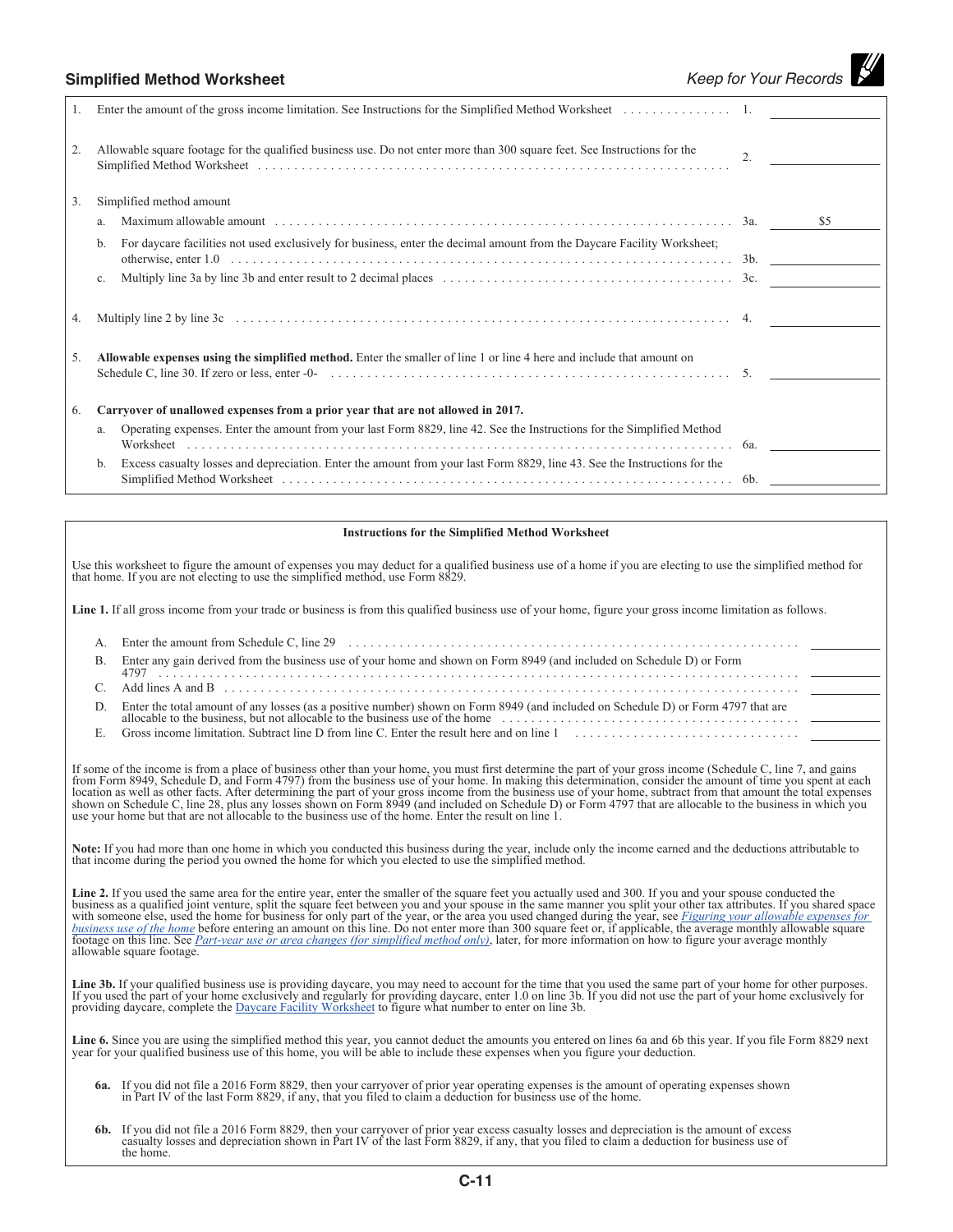<span id="page-11-0"></span>

| 1. Multiply days used for daycare during the year by hours used per day $\ldots \ldots \ldots \ldots \ldots \ldots \ldots \ldots \ldots \ldots$<br>3. Divide line 1 by line 2. Enter the result as a decimal amount here and on line 3b of the Simplified Method | Daycare Facility Worksheet (for simplified method) | Keep for Your Records |
|------------------------------------------------------------------------------------------------------------------------------------------------------------------------------------------------------------------------------------------------------------------|----------------------------------------------------|-----------------------|
|                                                                                                                                                                                                                                                                  |                                                    |                       |
|                                                                                                                                                                                                                                                                  |                                                    |                       |
|                                                                                                                                                                                                                                                                  |                                                    |                       |

#### **Instructions for the Daycare Facility Worksheet**

Use this worksheet to figure the percentage to use on line 3b of the Simplified Method Worksheet. If you do not use the area of your home exclusively for daycare, you must reduce the prescribed rate before figuring your deduction using the simplified method.

**TIP**

*If you used at least 300 square feet for daycare regularly and exclusively during the year, then you do not need to complete this worksheet. This worksheet is only needed if you did not use the allowable area exclusively for daycare.*

**Line 1.** Enter the total number of hours the facility was used for daycare during the year.

*Example.* Your home is used Monday through Friday for 12 hours per day for 250 days during the year. It is also used on 50 Saturdays for 8 hours a day. Enter 3,400 hours on line 4 (3,000 hours for weekdays plus 400 hours for Saturdays).

**Line 2.** If you used your home for daycare during the entire year, multiply 365 days (366 for a leap year) by 24 hours, and enter the result. If you started or stopped using your home for daycare during the year, you must prorate the number of hours based on the number of days the home was available for daycare. Multiply 24 hours by the number of days available and enter that result.

feet between them in any reasonable manner. If divided evenly, Kristen could claim 250 square feet using the simplified method and Lindsey could claim 150 square feet.

*Part-year use or area changes (for simplified method only).* If your qualified business use was for a portion of the tax year (for example, a seasonal business, a business that begins during the year, or you moved during the year) or you changed the square footage of your qualified business use, your deduction is limited to the average monthly allowable square footage. You figure the average monthly allowable square footage by adding the amount of allowable square feet you used in each month and dividing the sum by 12.

When determining the average monthly allowable square footage, you cannot take more than 300 square feet into account for any one month. Additionally, if your qualified business use was less than 15 days in a month, you must use -0- for that month.

*Example 1.* Andy files his federal income tax return on a calendar year basis. On July 20, he began using 400 square feet of his home for a qualified business use. He continued to use the 400 square feet until the end of the year. Andy's average monthly allowable square footage is 125 square feet (300 square feet

for August through December divided by the number of months in the year ((0  $+ 0 + 0 + 0 + 0 + 0 + 0 + 300 + 300 +$  $300 + 300 + 300$  $(12)$ ).

*Example 2.* Roland files his federal income tax return on a calendar year basis. On April 20, he began using 100 square feet of his home for a qualified business use. On August 5, he expanded the area of his qualified business use to 350 square feet. Roland continued to use the 350 square feet until the end of the year. Roland's average monthly allowable square footage is 150 square feet (100 square feet for May through July and 300 square feet for August through December divided by the number of months in the year  $((0 + 0 + 0 + 0 + 100)$  $+ 100 + 100 + 300 + 300 + 300 + 300 +$  $300/12$ ).

*Example 3.* Donna files her federal income tax return on a calendar year basis. From January 1 through July 16 she used 300 square feet of her home for a qualified business use. On July 17, Donna moved to a new home and immediately began using 200 square feet of the new home for the same qualified business use. While preparing her tax return, Donna used the simplified method to deduct expenses for the qualified business use of her old home. Donna's average monthly allowable square footage is 175 square feet (300 square feet for January through July divided by the number of

months in the year  $((300 + 300 + 300) +$  $300 + 300 + 300 + 300 + 0 + 0 + 0 + 0 +$ 0)/12)). Donna also prepared Form 8829 to deduct the actual expenses associated with the qualified business use of her new home.

**M** 

Once you have determined your allowable square footage, enter the result on line 2 of the Simplified Method Worksheet.

*If you moved during the year, your average allowable square cautor footage will generally be less*  $\frac{1}{2}$ *than 300.*

**TIP**

*You can use the Area Adjustment Worksheet in Pub. 587 to help you determine the allowable square footage to enter on line 2 of the Simplified Method Worksheet.*

**Reporting your expenses for business use of the home.** If you did not use the simplified method, include the amount from line 35 of Form 8829 on line 30 of the Schedule C you are filing for that business.

*If you used the simplified method.* If you elect to use the simplified method for the business use of a home, complete the additional entry spaces on line 30 for that home only. Include the amount from line 5 of the Simplified Method Worksheet on line 30.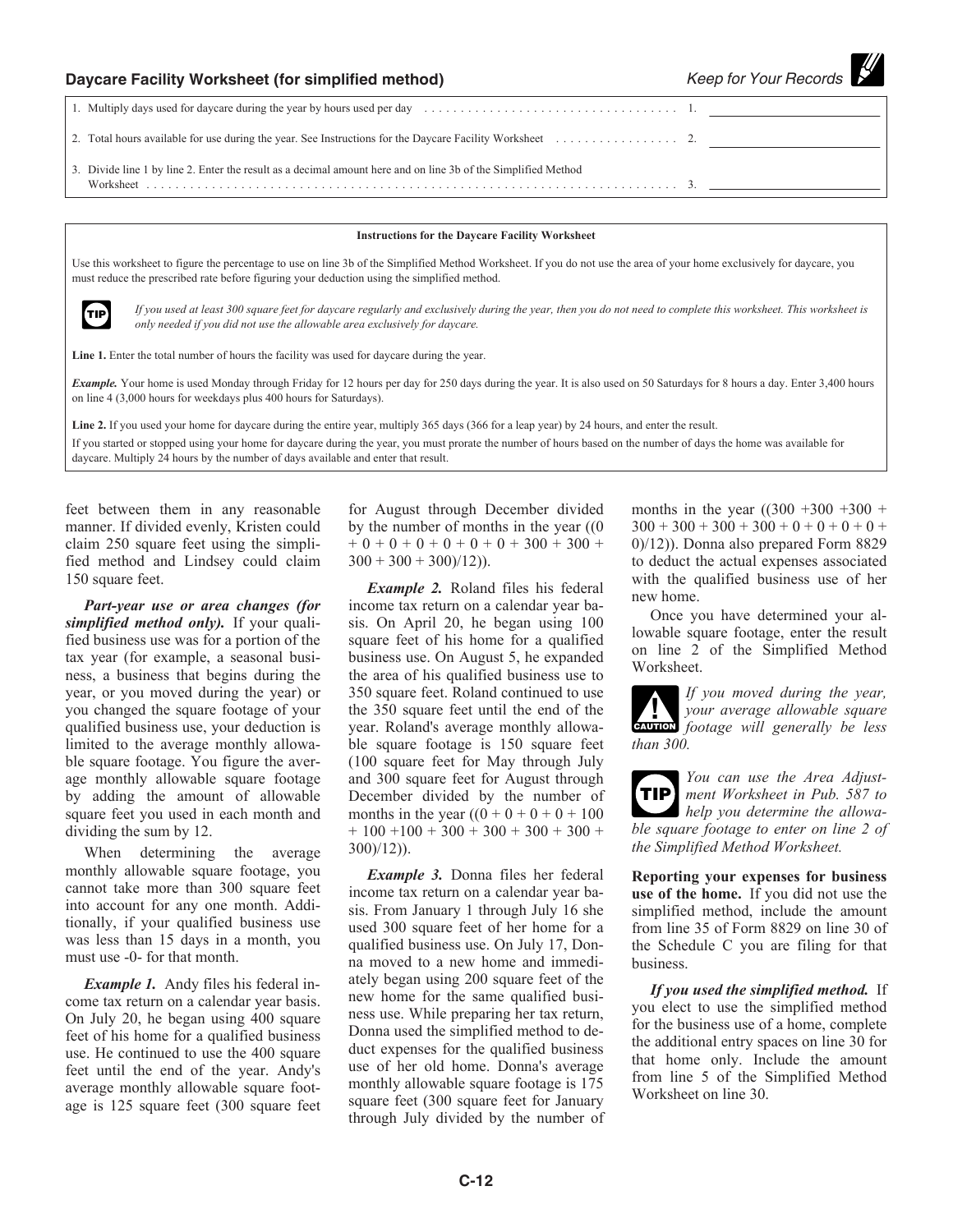<span id="page-12-0"></span>If you itemize your deductions on Schedule A, you may deduct your mortgage interest, real estate taxes, and casualty losses on Schedule A as if you did not use your home for business. You cannot deduct any excess mortgage interest or excess casualty losses on Schedule C for this home.

Use Part II of Schedule C to deduct business expenses that are unrelated to the qualified business use of the home (for example, expenses for advertising, wages, or supplies, or depreciation of equipment or furniture).

*Deduction figured on multiple forms.* If you used more than one home for a business during the year, you may use a Form 8829 for each home or you may use the simplified method for one home and Form 8829 for any other home. Combine the amount you figured using the simplified method and the amounts you figured on your Forms 8829, and then enter the total on line 30 of the Schedule C you are filing for that business.

#### **Line 31**

**Figuring your net profit or allowable loss.** If your expenses (including the expenses you report on line 30) are more than your gross income, do not enter your loss on line 31 until you have applied the excess farm loss rules, the at-risk rules, and the passive activity loss rules. To apply these rules, follow the instructions in *Excess farm loss rules*, *Line 32*, and the Instructions for Form 8582. After applying those rules, the amount on line 31 will be your allowable loss, and it may be smaller than the amount you figured by subtracting line 30 from line 29.

If your gross income is more than your expenses (including the expenses you report on line 30), and you do not have prior year unallowed passive activity losses, subtract line 30 from line 29. The result is your net profit.

If your gross income is more than your expenses (including the expenses you report on line 30), and you have prior year unallowed passive activity losses, do not enter your net profit on line 31 until you have figured the amount of prior year unallowed passive activity losses you may claim this year for this activity. Use Form 8582 to figure the amount of prior year unallowed passive activity losses you may include on line 31. Make sure to indicate that you are including prior year passive activity losses by entering "PAL" to the left of the entry space.

If you checked the "No" box on line G, see the Instructions for Form 8582; you may need to include information from this schedule on that form, even if you have a net profit.

*Rental real estate activity.* Unless you are a qualifying real estate professional, a rental real estate activity is a passive activity, even if you materially participated in the activity. If you have a loss, you may need to file Form 8582 to figure your allowable loss. See the Instructions for Form 8582.

*Excess farm loss rules.* If your Schedule C activity includes processing a farm commodity as part of your farming business, your deductible loss from that activity may be limited if you received certain subsidies. See the Instructions for Schedule F for details on any applicable subsidy. Use one of the worksheets in the Schedule F instructions to determine if you have an excess farm loss. See the Instructions for Schedule F for more details on how to complete the worksheets.

You must figure and apply your excess farm loss before figuring any limitations to your loss due to the at-risk rules or the passive activity loss rules. Reduce your loss by your excess farm loss before applying the at-risk rules and passive activity loss rules.

**Reporting your net profit or allowable loss.** Once you have figured your net profit or allowable loss, report it as follows.

*Individuals.* Enter your net profit or allowable loss on line 31 and include it on Form 1040, line 12. Also, include your net profit or allowable loss on Schedule SE, line 2. However, if you are a statutory employee or notary public, see *Statutory employees* or *Notary public*, later.

*Nonresident aliens.* Enter your net profit or allowable loss on line 31 and include it on Form 1040NR, line 13. You should also include this amount on Schedule SE, line 2, if you are covered under the U.S. social security system due to an international social security agreement currently in effect. See the Instructions for Schedule SE for information on international social security agreements. However, if you are a statutory employee or notary public, see *Statutory employees* or *Notary public*, later.

*Trusts and estates.* Enter the net profit or allowable loss on line 31 and include it on Form 1041, line 3.

*Statutory employees.* Enter your net profit or allowable loss on line 31 and include it on Form 1040, line 12, or on Form 1040NR, line 13. However, do not report this amount on Schedule SE, line 2. If you were a statutory employee and you are required to file Schedule SE because of other self-employment income, see the Instructions for Schedule SE.

*Notary public.* Do not enter your net profit from line 31 on Schedule SE, line 2, unless you are required to file Schedule SE because you have other self-employment income. See the Instructions for Schedule SE.

*You can deduct one-half of your self-employment tax on Form*  **TIP** *1040, line 27 (or Form 1040NR, line 27). See the Instructions for Schedule SE for details.*

**Community income.** If you and your spouse had community income and are filing separate returns, see the Instructions for Schedule SE before figuring self-employment tax.

**Earned income credit.** If you have a net profit on line 31, this amount is earned income and may qualify you for the earned income credit (EIC).



*To figure your EIC, use the instructions for Form 1040, lines*  **caution** 66a and 66b. Complete all ap*plicable steps plus Worksheet B. If you are required to file Schedule SE, remember to enter one-half of your self-employment tax in Part 1, line 1d, of Worksheet B.*

#### **Line 32**



*You do not need to complete line 32 if line 7 is more than the total of lines 28 and 30.*

**At-risk rules.** In most cases, if you have a business loss and amounts invested in the business for which you are not at risk, you must complete Form 6198 to figure your allowable loss. The at-risk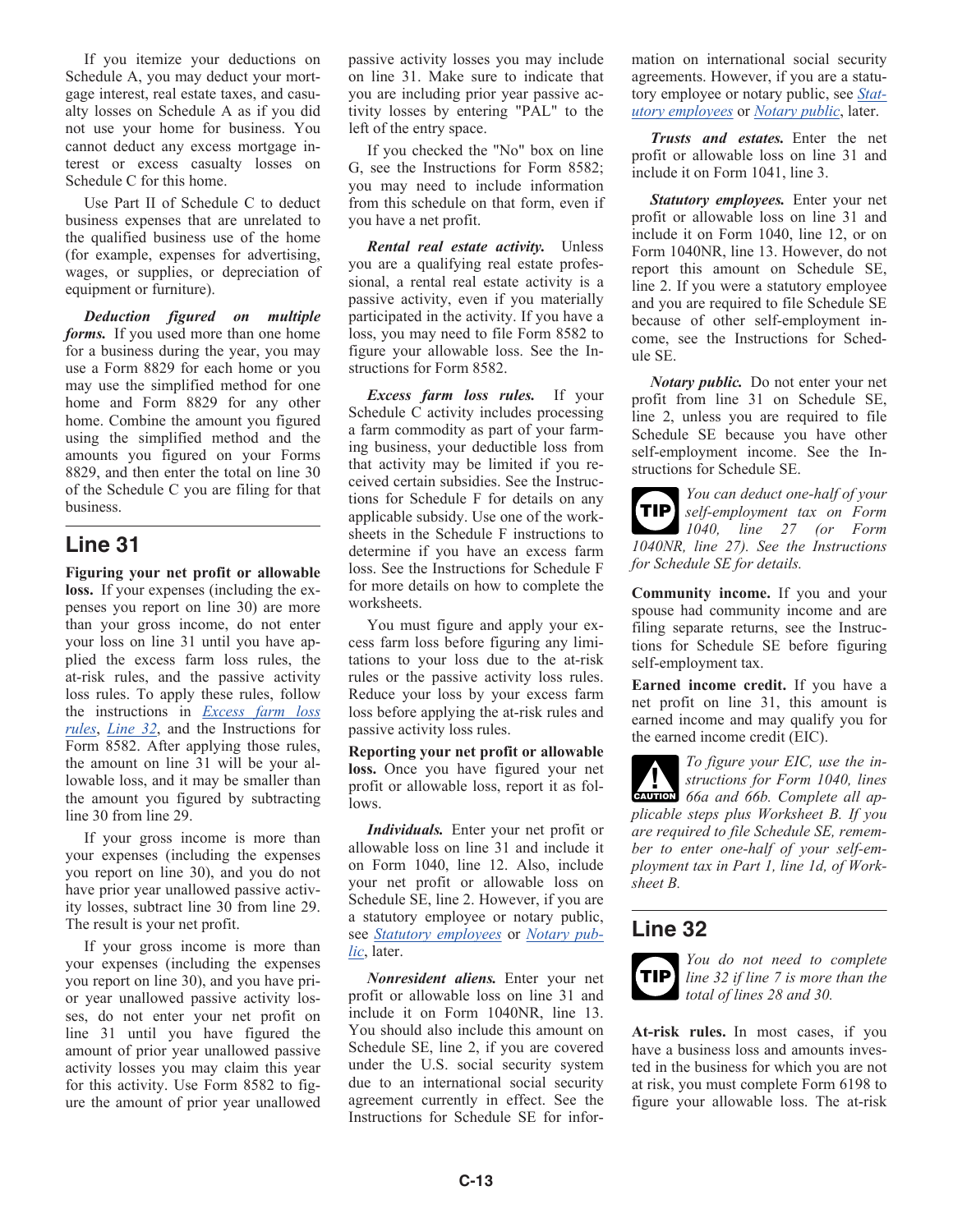<span id="page-13-0"></span>rules generally limit the amount of loss (including loss on the disposition of assets) you can claim to the amount you could actually lose in the business.

Check box 32b if you have amounts invested in this business for which you are not at risk, such as the following.

• Nonrecourse loans used to finance the business, to acquire property used in the business, or to acquire the business that are not secured by your own property (other than property used in the business). However, there is an exception for certain nonrecourse financing borrowed by you in connection with holding real property.

Cash, property, or borrowed amounts used in the business (or contributed to the business, or used to acquire the business) that are protected against loss by a guarantee, stop-loss agreement, or other similar arrangement (excluding casualty insurance and insurance against tort liability).

Amounts borrowed for use in the business from a person who has an interest in the business, other than as a creditor, or who is related under section  $465(b)(3)(C)$  to a person (other than you) having such an interest.

**Figuring your allowable loss.** Before determining your allowable loss, you must check box 32a or 32b to determine if the loss from your business activity is limited by the at-risk rules. Follow the instructions, next, that apply to your box 32 activity.

*All investment is at risk.* If all amounts are at risk in this business, check box 32a. If you answered "Yes" on line G, your remaining loss (after applying the excess farm loss rules) is your allowable loss. The at-risk rules and the passive activity loss rules do not apply. See *[Line 31](#page-12-0)*, earlier, for how to report your allowable loss.

But if you answered "No" on line G, you may need to complete Form 8582 to figure your allowable loss to enter on line 31. See the Instructions for Form 8582 for details.

*Some investment is not at risk.* If some investment is not at risk, check box 32b; the at-risk rules apply to your loss. Be sure to attach Form 6198 to your return.

If you answered "Yes" on line G, complete Form 6198 to figure the allowable loss to enter on line 31. The passive activity loss rules do not apply. See *[Line 31](#page-12-0)*, earlier, for how to report your allowable loss.

But if you answered "No" on line G, the passive activity loss rules may apply. First complete Form 6198 to figure the amount of your profit or (loss) for the at-risk activity, which may include amounts reported on other forms and schedules, and the at-risk amount for the activity. Follow the Instructions for Form 6198 to determine how much of your Schedule C loss will be allowed. After you figure the amount of your loss that is allowed under the at-risk rules, you may need to complete Form 8582 to figure the allowable loss to enter on line 31. See the Instructions for Form 8582 for details.

*If you checked box 32b because some investment is not at risk*  **CAUTION** and you do not attach Form *6198, the processing of your return may be delayed.*

**At-risk loss deduction.** Any loss from this business not allowed for 2017 only because of the at-risk rules is treated as a deduction allocable to the business in 2018.

**More information.** For details, see the Instructions for Form 6198 and Pub. 925.

# **Part III. Cost of Goods Sold**

In most cases, if you engaged in a trade or business in which the production, purchase, or sale of merchandise was an income-producing factor, you must take inventories into account at the beginning and end of your tax year.

**Exception for certain taxpayers.** If you are a qualifying taxpayer or a qualifying small business taxpayer (discussed next), you can account for inventoriable items in the same manner as non-incidental materials and supplies. Under this accounting method, inventory costs for raw materials purchased for use in producing finished goods and merchandise purchased for resale are deductible in the year the finished goods or merchandise are sold (but not before the year you paid for the raw materials or merchandise, if you are also using the cash method). Enter amounts paid for all raw materials and merchandise during 2017 on

line 36. The amount you can deduct for 2017 is figured on line 42.

*Qualifying taxpayer.* This is a taxpayer (a) whose average annual gross receipts for each tax year ending on or after December 17, 1998, are \$1 million or less, and (b) whose business is not a tax shelter (as defined in section 448(d)(3)). To figure your average annual gross receipts for each tax year, add the gross receipts for that tax year and the 2 preceding tax years. Divide the total by three.

*Qualifying small business taxpayer.*  This is a taxpayer (a) whose average annual gross receipts for each tax year ending on or after December 31, 2000, are \$10 million or less, (b) whose business is not a tax shelter (as defined in section  $448(d)(3)$ ), and (c) whose principal business activity is not an ineligible activity as explained in Rev. Proc. 2002-28. You can find Rev. Proc. 2002-28 on page 815 of Internal Revenue Bulletin 2002-18 at *[IRS.gov/pub/irs](https://www.irs.gov/pub/irs-irbs/irb02-18.pdf)[irbs/irb02-18.pdf](https://www.irs.gov/pub/irs-irbs/irb02-18.pdf)*.

To figure your average annual gross receipts for each tax year, add the gross receipts for that tax year and the 2 preceding tax years. Divide the total by three.

*Changing accounting methods.* File Form 3115 if you are a qualifying taxpayer or qualifying small business taxpayer and want to change to the cash method or to account for inventoriable items as non-incidental materials and supplies.

*Additional information.* For additional guidance on this method of accounting for inventoriable items, see the following.

Pub. 538 discusses both exceptions.

If you are a qualifying taxpayer, see Rev. Proc. 2001-10, on page 272 of Internal Revenue Bulletin 2001-2 at *[IRS.gov/pub/irs-irbs/irb01-02.pdf](https://www.irs.gov/pub/irs-irbs/irb01-02.pdf)*.

• If you are a qualifying small business taxpayer, see Rev. Proc. 2002-28, on page 815 of Internal Revenue Bulletin 2002-18 at *[IRS.gov/pub/irs-irbs/](https://www.irs.gov/pub/irs-irbs/irb02-18.pdf) [irb02-18.pdf](https://www.irs.gov/pub/irs-irbs/irb02-18.pdf)*.

*Certain direct and indirect expenses may have to be capital-***CAUTION** *ized or included in inventory. See* [Part II](#page-4-0)*, earlier. See Pub. 538 for additional information.*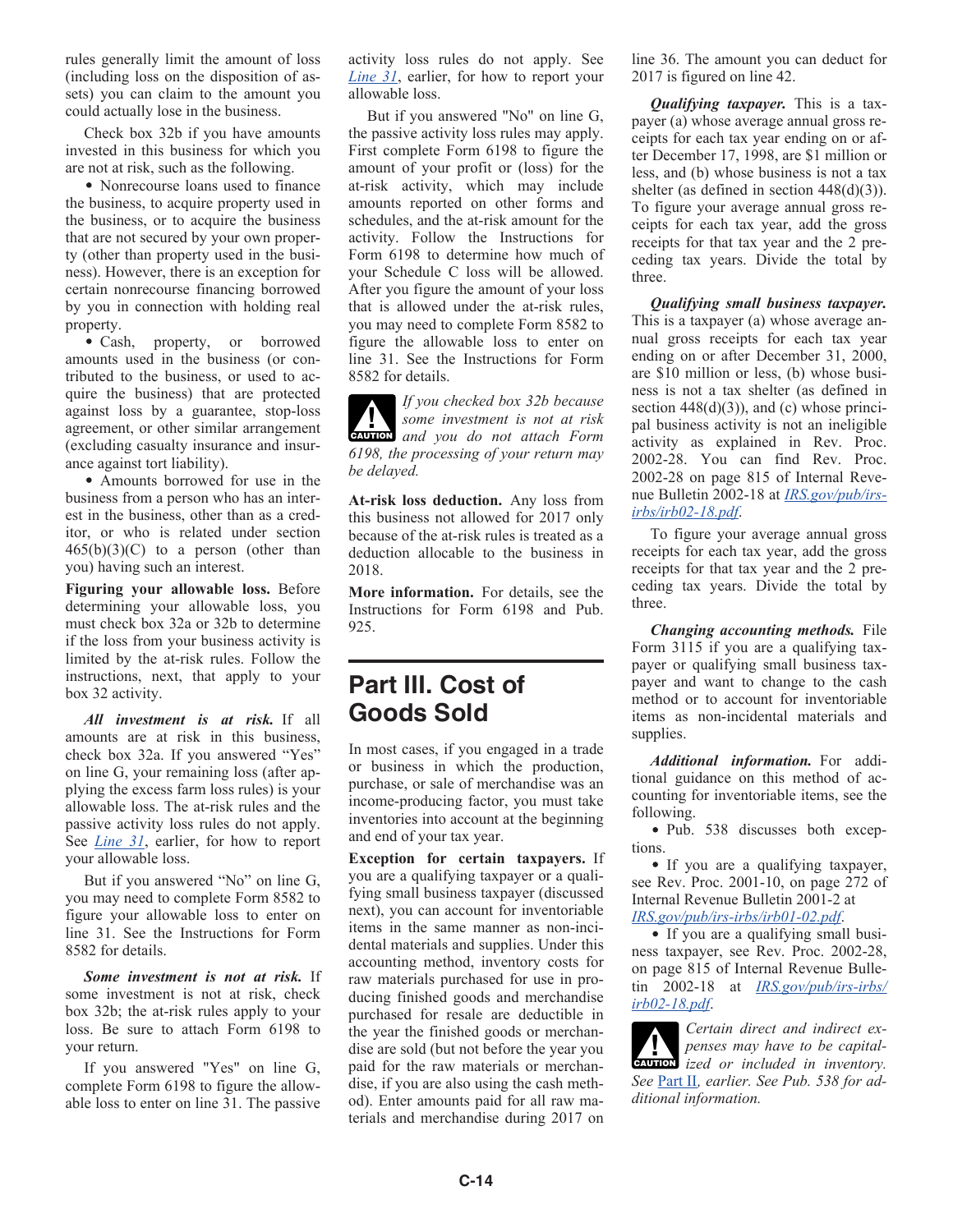#### **Line 33**

Your inventories can be valued at cost, the lower of cost or market, or any other method approved by the IRS. However, you are required to use cost if you are using the cash method of accounting.

### **Line 35**

If you are changing your method of accounting beginning with 2017, refigure last year's closing inventory using your new method of accounting and enter the result on line 35. If there is a difference between last year's closing inventory and the refigured amount, attach an explanation and take it into account when figuring your section 481(a) adjustment. For details, see the [example](#page-3-0) under *Line F*, earlier.

### **Line 41**

If you account for inventoriable items in the same manner as non-incidental materials and supplies, enter on line 41 the portion of your raw materials and merchandise purchased for resale that is included on line 40 and was not sold during the year.

# **Part IV. Information on Your Vehicle**

### **Line 44b**

In most cases, commuting is travel between your home and a work location. If you converted your vehicle during the year from personal to business use (or vice versa), enter your commuting miles only for the period you drove your vehicle for business. For information on certain travel that is considered a business expense rather than commuting, see the Instructions for Form 2106.

### **Line 47**

Specific recordkeeping rules apply to car or truck expenses. For more information about what records you must keep, see Pub. 463.

You may maintain written evidence by using an electronic storage system that meets certain requirements. For more information about electronic storage systems, see Pub. 583.

# **Part V. Other Expenses**

Include all ordinary and necessary business expenses not deducted elsewhere on Schedule C. List the type and amount of each expense separately in the space provided. Enter the total on lines 48 and 27a. Do not include the cost of business equipment or furniture, replacements or permanent improvements to property, or personal, living, and family expenses. Do not include charitable contributions. Also, you cannot deduct fines or penalties paid to a government for violating any law. For details on business expenses, see Pub. 535.

**Amortization.** Include amortization in this part. For amortization that begins in 2017, you must complete and attach Form 4562.

You can amortize such costs as:

The cost of pollution-control facilities;

Amounts paid for research and experimentation;

Qualified revitalization expenditures (for buildings placed in service before 2010);

Amounts paid to acquire, protect, expand, register, or defend trademarks or trade names; or

Goodwill and certain other intangibles.

In most cases, you cannot amortize real property construction period interest and taxes. Special rules apply for allocating interest to real or personal property produced in your trade or business.

For a complete list, see the instructions for Form 4562, Part VI.

**At-risk loss deduction.** Any loss from this business that was not allowed last year because of the at-risk rules is treated as a deduction allocable to this business in 2017.

**Bad debts.** Include debts and partial debts from sales or services that were included in income and are definitely known to be worthless. If you later collect a debt that you deducted as a bad debt, include it as income in the year collected. For details, see chapter 10 of Pub. 535.

**Business start-up costs.** If your business began in 2017, you can elect to deduct up to \$5,000 of certain business start-up costs. The \$5,000 limit is reduced (but not below zero) by the amount by which your total start-up costs exceed \$50,000. Your remaining start-up costs can be amortized over a 180-month period, beginning with the month the business began.

For details, see chapters 7 and 8 of Pub. 535. For amortization that begins in 2017, you must complete and attach Form 4562.

**Deduction for removing barriers to individuals with disabilities and the elderly.** You may be able to deduct up to \$15,000 of costs paid or incurred in 2017 to remove architectural or transportation barriers to individuals with disabilities and the elderly. However, you cannot take both a credit (on Form 8826) and a deduction for the same expenditures.

**De minimis safe harbor for tangible property.** Generally, you must capitalize costs to acquire or produce real or tangible personal property used in your trade or business, such as buildings, equipment or furniture. However, if you elect to use the de minimis safe harbor for tangible property, you may deduct de minimis amounts paid to acquire or produce certain tangible property if these amounts are deducted by you for financial accounting purposes or in keeping your books and records.

If you have an applicable financial statement, you may use this safe harbor to deduct amounts paid for tangible property up to \$5,000 per item or invoice. If you don't have an applicable financial statement, you may use the de minimis safe harbor to deduct amounts paid for tangible property up to \$2,500 per item or invoice.

Only deduct these amounts as other expenses. Don't include these amounts on any other line.

For details on making this election and requirements for using the de minimis safe harbor for tangible property, see chapter 1 of Pub. 535.

**Excess farm loss deduction.** Any loss from this business activity, which includes processing a farm commodity as part of your farming business, that was not allowed last year because of the excess farm loss rules is treated as a deduction allocable to this business activity in 2017.

See the Instructions for Schedule F for a definition of farming business for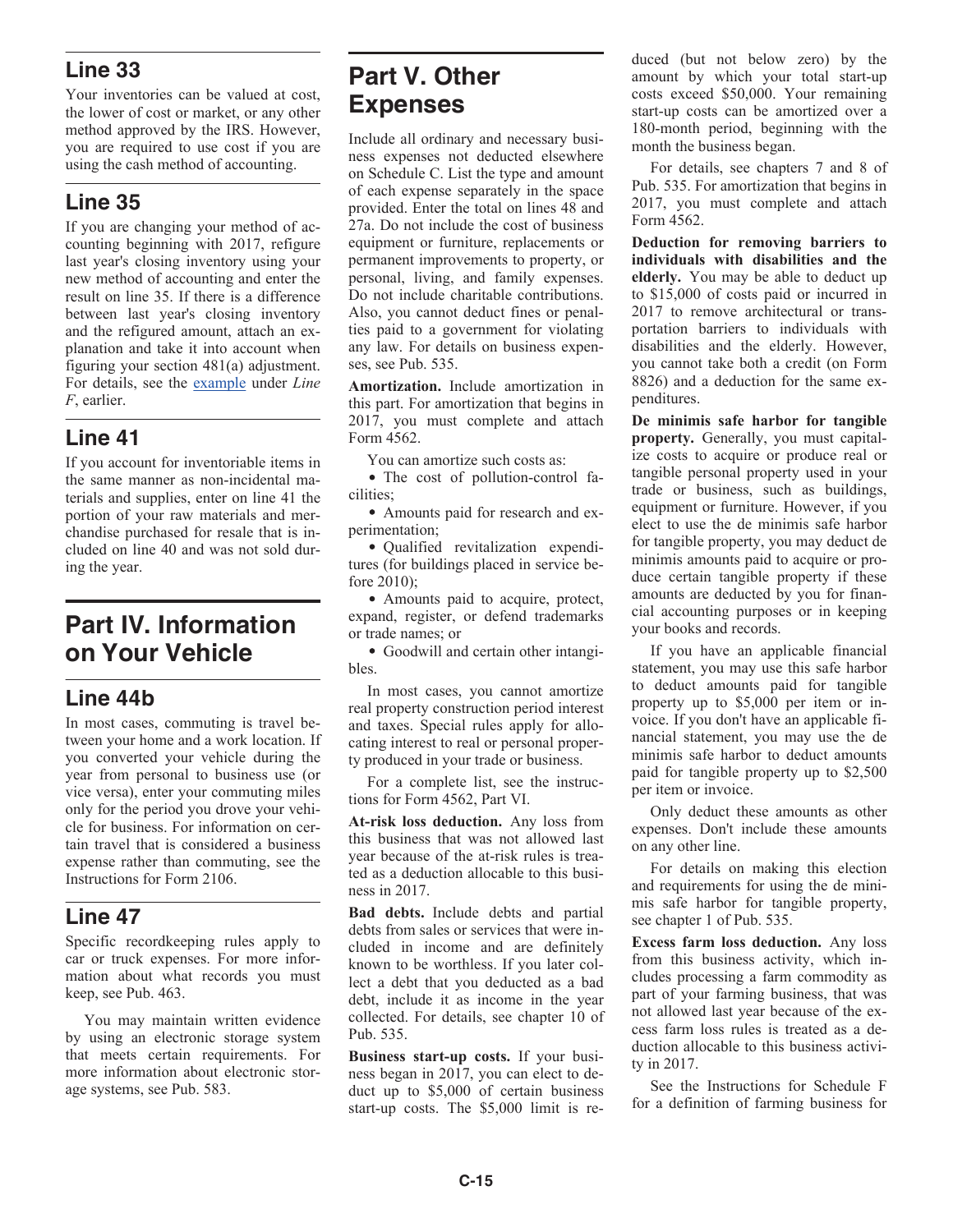this purpose and for more information about excess farm losses.

**Film and television and live theatrical production expenses.** You can elect to deduct costs of certain qualified film and television productions that commenced before 2017. For details, see chapter 7 of Pub. 535.

**Forestation and reforestation costs.**  Reforestation costs are generally capital expenditures. However, for each qualified timber property, you can elect to expense up to \$10,000 (\$5,000 if married filing separately) of qualifying reforestation costs paid or incurred in 2017.

You can elect to amortize the remaining costs over 84 months. For amortization that begins in 2017, you must complete and attach Form 4562.

The amortization election does not apply to trusts, and the expense election does not apply to estates and trusts. For details on reforestation expenses, see chapters 7 and 8 of Pub. 535.

**Paperwork Reduction Act Notice.** We ask for the information on Schedule C (Form 1040) and Schedule C-EZ (Form 1040) to carry out the Internal Revenue laws of the United States. You are required to give us the information. We need it to ensure that you are complying with these laws and to allow us to figure and collect the right amount of tax.

You are not required to provide the information requested on a form that is subject to the Paperwork Reduction Act unless the form displays a valid OMB control number. Books or records relating to a form or its instructions must be retained as long as their contents may become material in the administration of any Internal Revenue law. Generally, tax returns and return information are confidential, as required by section 6103.

The time needed to complete and file Schedule C (Form 1040) will vary depending on individual circumstances. The estimated burden for individual taxpayers filing this form is included in the estimates shown in the instructions for their individual income tax return. The estimated burden for all other taxpayers who file this form is approved under OMB control number 1545-1974 and is shown next.

| <b>Recordkeeping</b>                                              | 3 hr., 36 min. |
|-------------------------------------------------------------------|----------------|
| Learning about the law or the                                     |                |
| form the second contract of the second contract of $\mathbb{R}^n$ | 1 hr., 19 min. |
| <b>Preparing the form contract of the Preparing the form</b>      | 1 hr., 39 min. |
| Copying, assembling, and sending                                  |                |
| the form to the IRS $\ldots$ .                                    | 34 min.        |

The time needed to complete and file Schedule C-EZ (Form 1040) will vary depending on individual circumstances. The estimated burden for individual taxpayers filing this form is included in the estimates shown in the instructions for their individual income tax return. The estimated burden for all other taxpayers who file this form is approved under OMB control number 1545-1973 and is shown next.

| Recordkeeping                           | 45 min.            |
|-----------------------------------------|--------------------|
| Learning about the law or the           |                    |
| form $\alpha$                           | $3$ min.           |
| <b>Preparing the form <i>ration</i></b> | 35 min.            |
| Copying, assembling, and sending the    |                    |
| form to the IRS $\ldots$                | $20 \text{ min}$ . |

If you have comments concerning the accuracy of these time estimates or suggestions for making this form simpler, we would be happy to hear from you. See the instructions for the tax return with which this form is filed.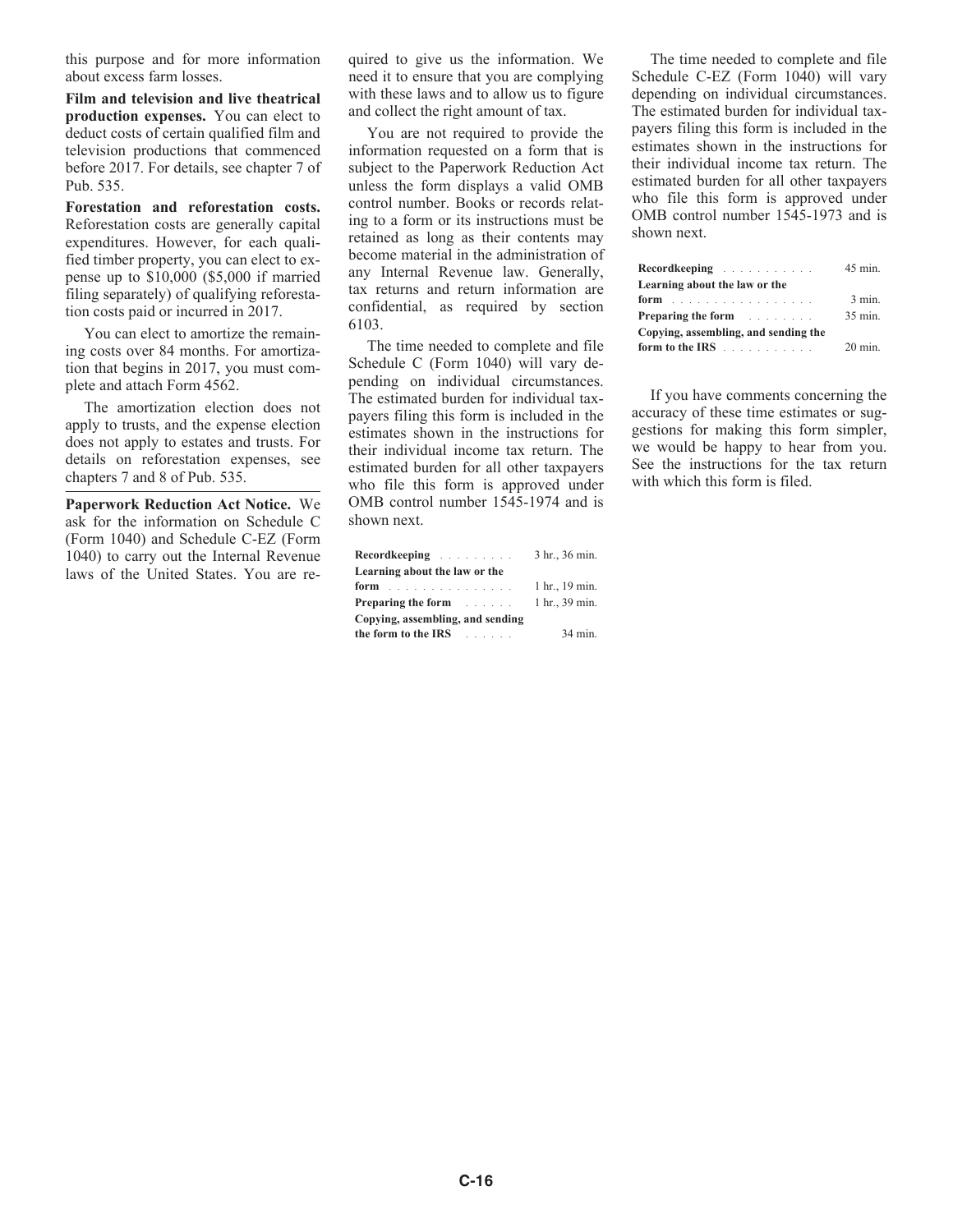#### <span id="page-16-0"></span>**Principal Business or Professional Activity Codes**

These codes for the Principal Business or Professional Activity classify sole proprietorships by the type of activity they are engaged in to facilitate the administration of the Internal Revenue Code. These

six-digit codes are based on the North American Industry Classification System (NAICS).

Select the category that best describes your<br>primary business activity (for example, Real Estate).<br>Then select the activity that best identifies the principal<br>source of your sales or receipts (for example, real

estate agent). Now find the six-digit code assigned to this activity (for example, 531210, the code for offices of real estate agents and brokers) and enter it on Schedule C or C-EZ, line B.

**Note.** If your principal source of income is from farming activities, you should file Schedule F.

| <b>Accommodation, Food</b>             |                                                                      | ginning, soil preparation,<br>planting, & cultivating) |                                                                          | <b>Educational Services</b>            | Broadcasting (except Internet) &<br><b>Telecommunications</b>                          |                  |                                                                 |
|----------------------------------------|----------------------------------------------------------------------|--------------------------------------------------------|--------------------------------------------------------------------------|----------------------------------------|----------------------------------------------------------------------------------------|------------------|-----------------------------------------------------------------|
| <b>Services, &amp; Drinking Places</b> |                                                                      |                                                        | 115310 Support activities for forestry                                   | 611000 Educational services (including |                                                                                        |                  | 515000 Broadcasting (except Internet)                           |
| Accommodation                          |                                                                      |                                                        | Arts, Entertainment, &                                                   |                                        | schools, colleges, $\&$<br>universities)                                               | 517000           | Telecommunications & Internet                                   |
|                                        | 721310 Rooming & boarding houses,<br>dormitories, & workers' camps   | <b>Recreation</b>                                      |                                                                          |                                        | <b>Finance &amp; Insurance</b>                                                         |                  | service providers                                               |
|                                        | 721210 RV (recreational vehicle) parks                               |                                                        | <b>Amusement, Gambling, &amp; Recreation</b>                             |                                        | <b>Credit Intermediation &amp; Related</b>                                             |                  | <b>Data Processing Services</b>                                 |
|                                        | & recreational camps                                                 | <b>Industries</b>                                      |                                                                          | <b>Activities</b>                      |                                                                                        | 518210           | Data processing, hosting, &<br>related services                 |
| 721100                                 | Traveler accommodation                                               |                                                        | 713100 Amusement parks & arcades                                         | 522100                                 | Depository credit intermediation                                                       | 519100           | Other information services                                      |
|                                        | (including hotels, motels, & bed<br>& breakfast inns)                | 713200<br>713900                                       | Gambling industries<br>Other amusement & recreation                      |                                        | (including commercial banking,<br>savings institutions, & credit                       |                  | (including news syndicates $\&$                                 |
|                                        | <b>Food Services &amp; Drinking Places</b>                           |                                                        | services (including golf courses,                                        |                                        | unions)                                                                                |                  | libraries, Internet publishing $\&$<br>broadcasting)            |
|                                        | 722514 Cafeterias & buffets                                          |                                                        | skiing facilities, marinas, fitness<br>centers, bowling centers, skating | 522200                                 | Nondepository credit<br>intermediation (including sales                                |                  | <b>Motion Picture &amp; Sound Recording</b>                     |
| 722410                                 | Drinking places (alcoholic<br>beverages)                             |                                                        | rinks, miniature golf courses)                                           |                                        | financing & consumer lending)                                                          | 512100           | Motion picture & video                                          |
|                                        | 722511 Full-service restaurants                                      |                                                        | Museums, Historical Sites, & Similar                                     | 522300                                 | Activities related to credit                                                           | 512200           | industries (except video rental)<br>Sound recording industries  |
|                                        | 722513 Limited-service restaurants                                   | <b>Institutions</b>                                    |                                                                          |                                        | intermediation (including loan<br>brokers)                                             |                  | <b>Manufacturing</b>                                            |
| 722515                                 | Snack & non-alcoholic beverage                                       |                                                        | 712100 Museums, historical sites, $&$<br>similar institutions            |                                        | <b>Insurance Agents, Brokers, &amp; Related</b>                                        |                  | 315000 Apparel mfg.                                             |
|                                        | bars                                                                 |                                                        | Performing Arts, Spectator Sports, &                                     | <b>Activities</b>                      |                                                                                        | 312000           | Beverage & tobacco product                                      |
| 722300                                 | Special food services (including<br>food service contractors &       |                                                        | <b>Related Industries</b>                                                | 524210                                 | Insurance agencies $\&$<br>brokerages                                                  |                  | mfg.                                                            |
|                                        | caterers)                                                            | 711410                                                 | Agents & managers for artists,<br>athletes, entertainers, & other        | 524290                                 | Other insurance related                                                                | 334000           | Computer & electronic product                                   |
|                                        | <b>Administrative &amp; Support and</b>                              |                                                        | public figures                                                           |                                        | activities                                                                             | 335000           | mfg.<br>Electrical equipment, appliance,                        |
|                                        | Waste Management &                                                   | 711510                                                 | Independent artists, writers, &<br>performers                            |                                        | Securities, Commodity Contracts, &<br><b>Other Financial Investments &amp; Related</b> |                  | & component mfg.                                                |
|                                        | <b>Remediation Services</b>                                          | 711100                                                 | Performing arts companies                                                | <b>Activities</b>                      |                                                                                        | 332000           | Fabricated metal product mfg.                                   |
|                                        | <b>Administrative &amp; Support Services</b>                         | 711300                                                 | Promoters of performing arts,                                            | 523140                                 | Commodity contracts brokers                                                            | 337000           | Furniture & related product mfg.                                |
| 561430                                 | Business service centers<br>(including private mail centers)         |                                                        | sports, & similar events                                                 | 523130                                 | Commodity contracts dealers                                                            | 333000           | Machinery mfg.                                                  |
|                                        | & copy shops)                                                        | 711210                                                 | Spectator sports (including<br>professional sports clubs $\&$            | 523110                                 | Investment bankers & securities<br>dealers                                             | 339110           | Medical equipment & supplies<br>mfg.                            |
| 561740                                 | Carpet & upholstery cleaning                                         |                                                        | racetrack operations)                                                    | 523210                                 | Securities & commodity                                                                 | 322000           | Paper mfg.                                                      |
| 561440                                 | services<br>Collection agencies                                      |                                                        | <b>Construction of Buildings</b>                                         |                                        | exchanges                                                                              | 324100           | Petroleum & coal products mfg.                                  |
| 561450                                 | Credit bureaus                                                       |                                                        | 236200 Nonresidential building                                           | 523120                                 | Securities brokers                                                                     | 326000           | Plastics & rubber products mfg.                                 |
| 561410                                 | Document preparation services                                        |                                                        | construction                                                             | 523900                                 | Other financial investment<br>activities (including investment                         | 331000<br>323100 | Primary metal mfg.<br>Printing & related support                |
| 561300                                 | <b>Employment services</b>                                           | 236100                                                 | Residential building<br>construction                                     |                                        | advice)                                                                                |                  | activities                                                      |
| 561710                                 | Exterminating & pest control                                         |                                                        | <b>Heavy and Civil Engineering</b>                                       |                                        | <b>Health Care &amp; Social Assistance</b>                                             |                  | 313000 Textile mills                                            |
| 561210                                 | services<br>Facilities support (management)                          | Construction                                           |                                                                          |                                        | <b>Ambulatory Health Care Services</b>                                                 | 314000           | Textile product mills                                           |
|                                        | services                                                             |                                                        | 237310 Highway, street, & bridge<br>construction                         |                                        | 621610 Home health care services                                                       | 336000           | Transportation equipment mfg.                                   |
| 561600                                 | Investigation & security services                                    | 237210                                                 | Land subdivision                                                         | 621510                                 | Medical & diagnostic<br>laboratories                                                   | 321000<br>339900 | Wood product mfg.<br>Other miscellaneous mfg.                   |
| 561720                                 | Janitorial services                                                  | 237100                                                 | Utility system construction                                              | 621310                                 | Offices of chiropractors                                                               |                  | <b>Chemical Manufacturing</b>                                   |
| 561730<br>561110                       | Landscaping services<br>Office administrative services               | 237990                                                 | Other heavy $&$ civil engineering<br>construction                        | 621210                                 | Offices of dentists                                                                    | 325100           | Basic chemical mfg.                                             |
| 561420                                 | Telephone call centers                                               |                                                        | <b>Specialty Trade Contractors</b>                                       | 621330                                 | Offices of mental health                                                               | 325500           | Paint, coating, & adhesive mfg.                                 |
|                                        | (including telephone answering                                       |                                                        | 238310 Drywall & insulation                                              | 621320                                 | practitioners (except physicians)<br>Offices of optometrists                           | 325300           | Pesticide, fertilizer, & other                                  |
|                                        | services $\&$ telemarketing<br>bureaus)                              |                                                        | contractors                                                              | 621340                                 | Offices of physical,                                                                   | 325410           | agricultural chemical mfg.<br>Pharmaceutical & medicine         |
| 561500                                 | Travel arrangement &                                                 |                                                        | 238210 Electrical contractors                                            |                                        | occupational & speech                                                                  |                  | mfg.                                                            |
|                                        | reservation services                                                 | 238350<br>238330                                       | Finish carpentry contractors<br>Flooring contractors                     | 621111                                 | therapists, $\&$ audiologists<br>Offices of physicians (except                         | 325200           | Resin, synthetic rubber, &                                      |
| 561490                                 | Other business support services<br>(including repossession services, |                                                        | 238130 Framing carpentry contractors                                     |                                        | mental health specialists)                                                             |                  | artificial $\&$ synthetic fibers $\&$<br>filaments mfg.         |
|                                        | court reporting, & stenotype                                         | 238150                                                 | Glass & glazing contractors                                              | 621112                                 | Offices of physicians, mental                                                          | 325600           | Soap, cleaning compound, &                                      |
| 561790                                 | services)<br>Other services to buildings &                           | 238140                                                 | Masonry contractors                                                      | 621391                                 | health specialists<br>Offices of podiatrists                                           |                  | toilet preparation mfg.                                         |
|                                        | dwellings                                                            | 238320                                                 | Painting & wall covering                                                 | 621399                                 | Offices of all other                                                                   | 325900           | Other chemical product $&$<br>preparation mfg.                  |
|                                        | 561900 Other support services                                        |                                                        | contractors<br>238220 Plumbing, heating & air-                           |                                        | miscellaneous health                                                                   |                  | <b>Food Manufacturing</b>                                       |
|                                        | (including packaging & labeling<br>services, & convention & trade    |                                                        | conditioning contractors                                                 | 621400                                 | practitioners<br>Outpatient care centers                                               |                  | 311110 Animal food mfg.                                         |
|                                        | show organizers)                                                     | 238110                                                 | Poured concrete foundation &                                             | 621900                                 | Other ambulatory health care                                                           | 311800           | Bakeries, tortilla, & dry pasta<br>mfg.                         |
|                                        | <b>Waste Management &amp; Remediation</b>                            | 238160                                                 | structure contractors<br>Roofing contractors                             |                                        | services (including ambulance                                                          | 311500           | Dairy product mfg.                                              |
| <b>Services</b>                        | 562000 Waste management &                                            | 238170                                                 | Siding contractors                                                       |                                        | services, blood, & organ banks)                                                        | 311400           | Fruit & vegetable preserving $&$                                |
|                                        | remediation services                                                 | 238910                                                 | Site preparation contractors                                             | <b>Hospitals</b>                       | 622000 Hospitals                                                                       |                  | speciality food mfg.                                            |
|                                        | Agriculture, Forestry, Hunting,                                      | 238120                                                 | Structural steel & precast                                               |                                        | <b>Nursing &amp; Residential Care Facilities</b>                                       | 311200           | Grain & oilseed milling<br>Animal slaughtering $&$              |
| & Fishing                              |                                                                      |                                                        | concrete construction<br>contractors                                     |                                        | $623000$ Nursing & residential care                                                    | 311610           | processing                                                      |
|                                        | 112900 Animal production (including                                  | 238340                                                 | Tile & terrazzo contractors                                              |                                        | facilities                                                                             | 311710           | Seafood product preparation &                                   |
| 114110 Fishing                         | breeding of cats and dogs)                                           | 238290                                                 | Other building equipment                                                 | 624410                                 | <b>Social Assistance</b><br>Child day care services                                    |                  | packaging                                                       |
|                                        | 113000 Forestry & logging (including                                 |                                                        | contractors                                                              | 624200                                 | Community food & housing, &                                                            | 311300           | Sugar & confectionery product<br>mfg.                           |
|                                        | forest nurseries & timber tracts)                                    | 238390                                                 | Other building finishing<br>contractors                                  |                                        | emergency & other relief                                                               | 311900           | Other food mfg. (including                                      |
|                                        | 114210 Hunting & trapping                                            | 238190                                                 | Other foundation, structure, &                                           |                                        | services                                                                               |                  | coffee, tea, flavorings, $\&$<br>seasonings)                    |
| Forestry                               | Support Activities for Agriculture &                                 |                                                        | building exterior contractors                                            | 624310                                 | 624100 Individual & family services<br>Vocational rehabilitation                       |                  | <b>Leather &amp; Allied Product</b>                             |
|                                        | 115210 Support activities for animal                                 | 238990                                                 | All other specialty trade<br>contractors                                 |                                        | services                                                                               | Manufacturing    |                                                                 |
|                                        | production (including farriers)                                      |                                                        |                                                                          | <b>Information</b>                     |                                                                                        |                  | 316210 Footwear mfg. (including<br>leather, rubber, & plastics) |
| 115110                                 | Support activities for crop<br>production (including cotton)         |                                                        |                                                                          | 511000                                 | Publishing industries (except                                                          | 316110           | Leather & hide tanning $\&$                                     |
|                                        |                                                                      |                                                        |                                                                          |                                        | Internet)                                                                              |                  | finishing                                                       |